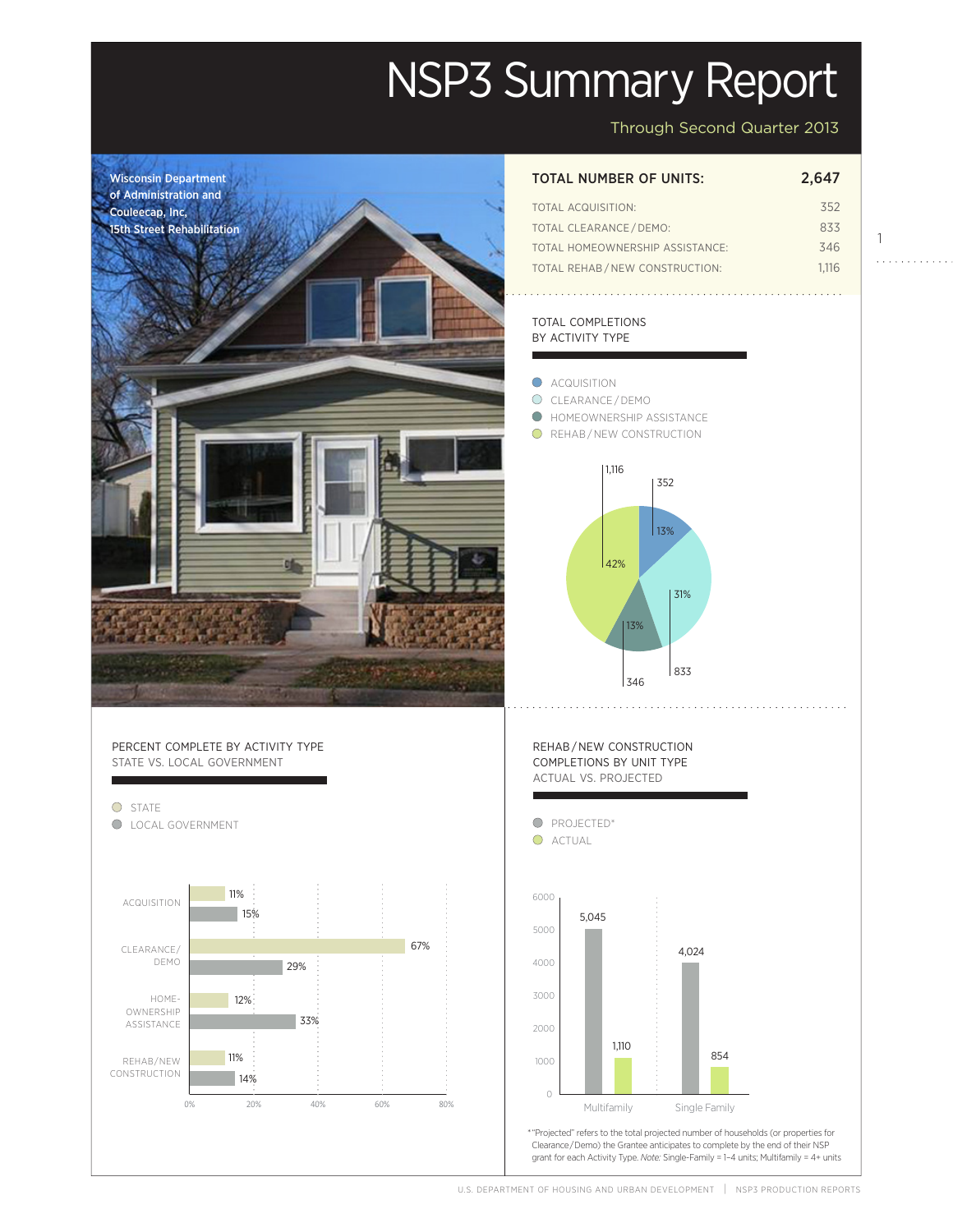12%

14%

### STATE VS. LOCAL COMPLETIONS ACTUAL VS. PROJECTED



0

COMPLETED UNITS BY ACTIVITY TYPE AND NATIONAL OBJECTIVES

| GRANTEE                    | <b>ACQUISITION</b>               | CLEARANCE/<br>DEMO | HOME-<br>OWNERSHIP<br>ASSISTANCE | REHAB/<br>NEW<br>CONSTRUCTION    | TOTAL                         |  |
|----------------------------|----------------------------------|--------------------|----------------------------------|----------------------------------|-------------------------------|--|
| Adams County, CO           |                                  |                    |                                  | 0                                | $\mathbf 0$                   |  |
| <b>LH25</b><br>LMMI        |                                  |                    |                                  | $\overline{0}$<br>$\overline{0}$ | $\mathbf 0$<br>$\mathbf 0$    |  |
| Akron, OH                  | Ω                                | 21                 |                                  | 0                                | 21                            |  |
| <b>LH25</b><br>LMMI        | $\overline{O}$                   | 21                 |                                  | $\mathbf 0$<br>$\overline{0}$    | $\mathbf 0$<br>21             |  |
| Alaska State Program       | $\mathbf 0$                      |                    |                                  | 0                                | 0                             |  |
| <b>LH25</b><br><b>LMMI</b> | $\overline{O}$<br>$\overline{O}$ |                    |                                  | $\overline{0}$<br>$\overline{0}$ | $\mathbf 0$<br>$\Omega$       |  |
| Anderson, IN               | 0                                | 2                  |                                  | 8                                | 10                            |  |
| <b>LH25</b><br>LMMI        | $\Omega$                         | $\overline{2}$     |                                  | 6<br>$\overline{2}$              | 6<br>$\overline{4}$           |  |
| Anoka County, MN           | 2                                |                    |                                  |                                  | $\overline{2}$                |  |
| <b>LH25</b><br>LMMI        |                                  |                    |                                  |                                  | $\mathbf{1}$<br>1             |  |
| Apple Valley, CA           | 0                                |                    | 3                                | 0                                | 3                             |  |
| <b>LH25</b><br>LMMI        | $\Omega$                         |                    | 3                                | $\overline{0}$<br>$\Omega$       | $\mathbf 0$<br>$\overline{3}$ |  |

2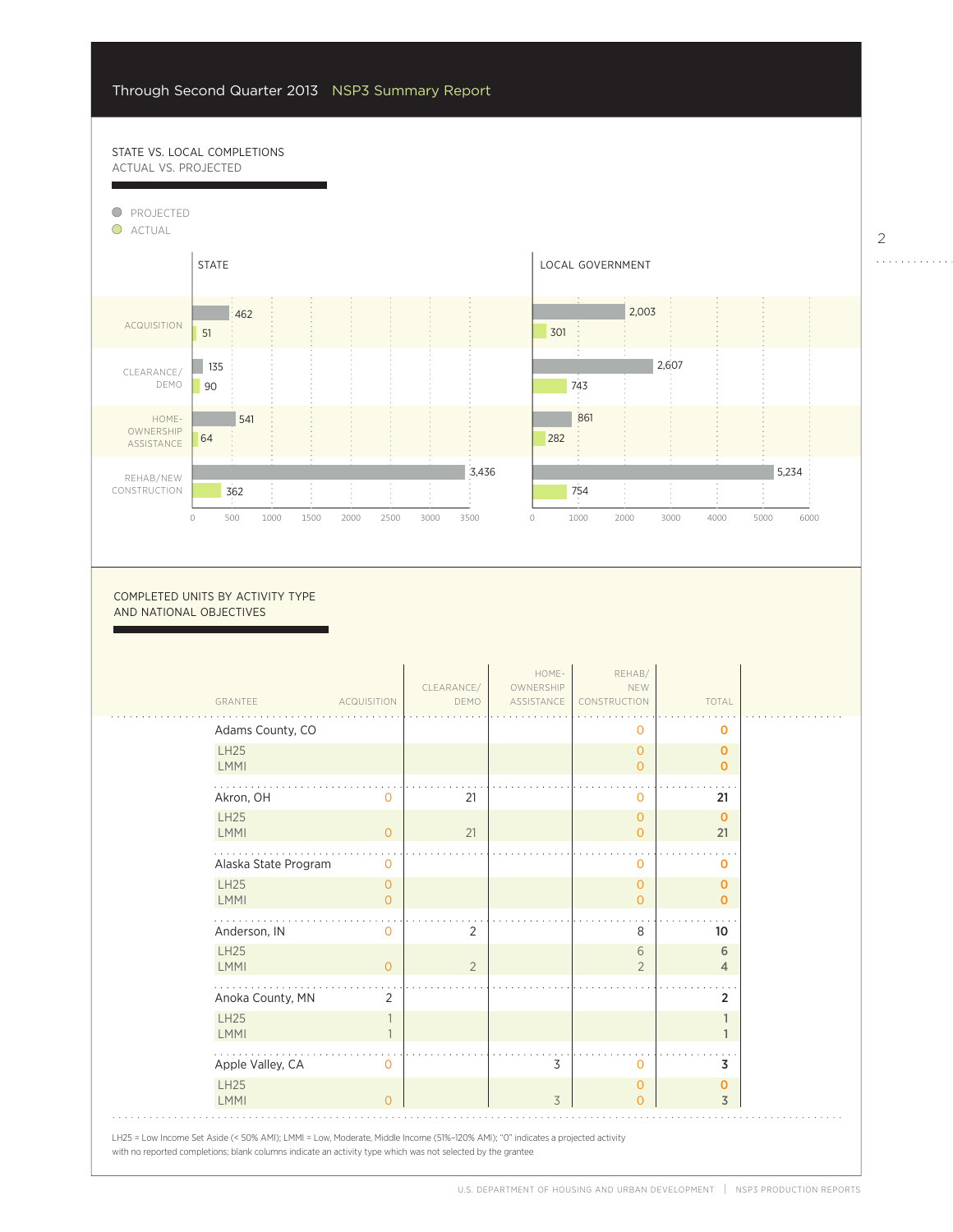|                                                              | CLEARANCE/                                      | HOME-<br>OWNERSHIP  | REHAB/<br>NEW                              |                                      |  |
|--------------------------------------------------------------|-------------------------------------------------|---------------------|--------------------------------------------|--------------------------------------|--|
| GRANTEE<br><b>ACQUISITION</b>                                | DEMO                                            | ASSISTANCE          | CONSTRUCTION                               | TOTAL                                |  |
| Arizona State Program<br>0                                   |                                                 |                     | 0                                          | 0                                    |  |
| LH25<br>$\overline{0}$                                       |                                                 |                     | $\mathsf{O}\xspace$                        | $\mathbf{O}$                         |  |
| Atlanta, GA                                                  |                                                 |                     | 2                                          | 2                                    |  |
| LH25<br>LMMI                                                 |                                                 |                     | $\mathbbm{1}$<br>$\overline{\phantom{a}}$  | $\mathbf{1}$<br>$\mathbf{1}$         |  |
| Augusta, GA                                                  | 0                                               |                     | $\mathbf 0$                                | 0                                    |  |
| LH25                                                         |                                                 |                     | $\mathsf{O}\xspace$                        | 0                                    |  |
| <b>LMMI</b><br><b>.</b>                                      | $\overline{0}$                                  |                     | $\overline{O}$                             | $\mathbf 0$                          |  |
| Aurora, CO<br>9                                              |                                                 | 9                   |                                            | 18                                   |  |
| LH25<br>$\overline{4}$<br>5<br>LMMI                          |                                                 | $\mathcal G$        |                                            | $\overline{4}$<br>14                 |  |
| Avondale City, AZ                                            | 0                                               | 8                   | $\mathbf 0$                                | 8                                    |  |
| LH25<br>LMMI                                                 | $\overline{0}$                                  | $\overline{2}$<br>6 | $\overline{O}$<br>$\circ$                  | $\overline{2}$<br>6                  |  |
| .<br>Bakersfield, CA<br>0                                    |                                                 |                     |                                            | 0                                    |  |
| LH25<br>$\mathsf{O}\xspace$<br><b>LMMI</b><br>$\overline{0}$ |                                                 |                     |                                            | $\mathbf 0$<br>$\mathbf{0}$          |  |
| Birmingham, AL                                               |                                                 |                     | $\mathsf 3$                                | 3                                    |  |
| LH25<br><b>LMMI</b>                                          |                                                 |                     | $\mathsf{O}\xspace$<br>3                   | $\mathbf{o}$<br>$\overline{3}$       |  |
| Boynton Beach, FL<br>0                                       |                                                 | $\mathbf 0$         |                                            | $\mathbf 0$                          |  |
| LH25<br>$\overline{0}$<br>LMMI<br>$\overline{0}$             |                                                 | $\overline{O}$      |                                            | $\mathbf 0$<br>0                     |  |
| Brevard County, FL<br>0                                      |                                                 |                     | $\mathbf 0$                                | $\ddotsc$<br>0                       |  |
| LH25<br>$\mathsf{O}\xspace$<br>LMMI<br>$\overline{0}$        |                                                 |                     | $\mathsf{O}\xspace$<br>$\overline{O}$      | 0<br>$\mathbf{O}$                    |  |
| Broward County, FL                                           |                                                 |                     | 4                                          | 4                                    |  |
| LH25<br><b>LMMI</b>                                          |                                                 |                     | $\mathsf{O}\xspace$<br>$\overline{4}$      | 0<br>$\overline{4}$                  |  |
| .<br>Butler County, OH                                       | $\alpha$ , $\alpha$ , $\alpha$ , $\alpha$<br>12 |                     | $\cdots$<br>$\mathbf 0$                    | $\alpha$ , $\alpha$ , $\alpha$<br>12 |  |
| LH25<br>LMMI                                                 | 12                                              |                     | $\mathsf{O}\xspace$<br>$\mathsf{O}\xspace$ | $\mathbf 0$<br>12                    |  |
| .<br>Canton, OH                                              | 18                                              |                     | $\mathbf 0$                                | 18                                   |  |
| LH25<br>LMMI                                                 | $18\,$                                          |                     | $\mathsf{O}\xspace$<br>$\circ$             | $\mathbf 0$<br>18                    |  |
|                                                              |                                                 |                     |                                            |                                      |  |

 $\begin{array}{cccccccccccccc} . & . & . & . & . & . & . & . & . & . & . & . & . \end{array}$ 

LH25 = Low Income Set Aside (< 50% AMI); LMMI = Low, Moderate, Middle Income (51%–120% AMI); "0" indicates a projected activity with no reported completions; blank columns indicate an activity type which was not selected by the grantee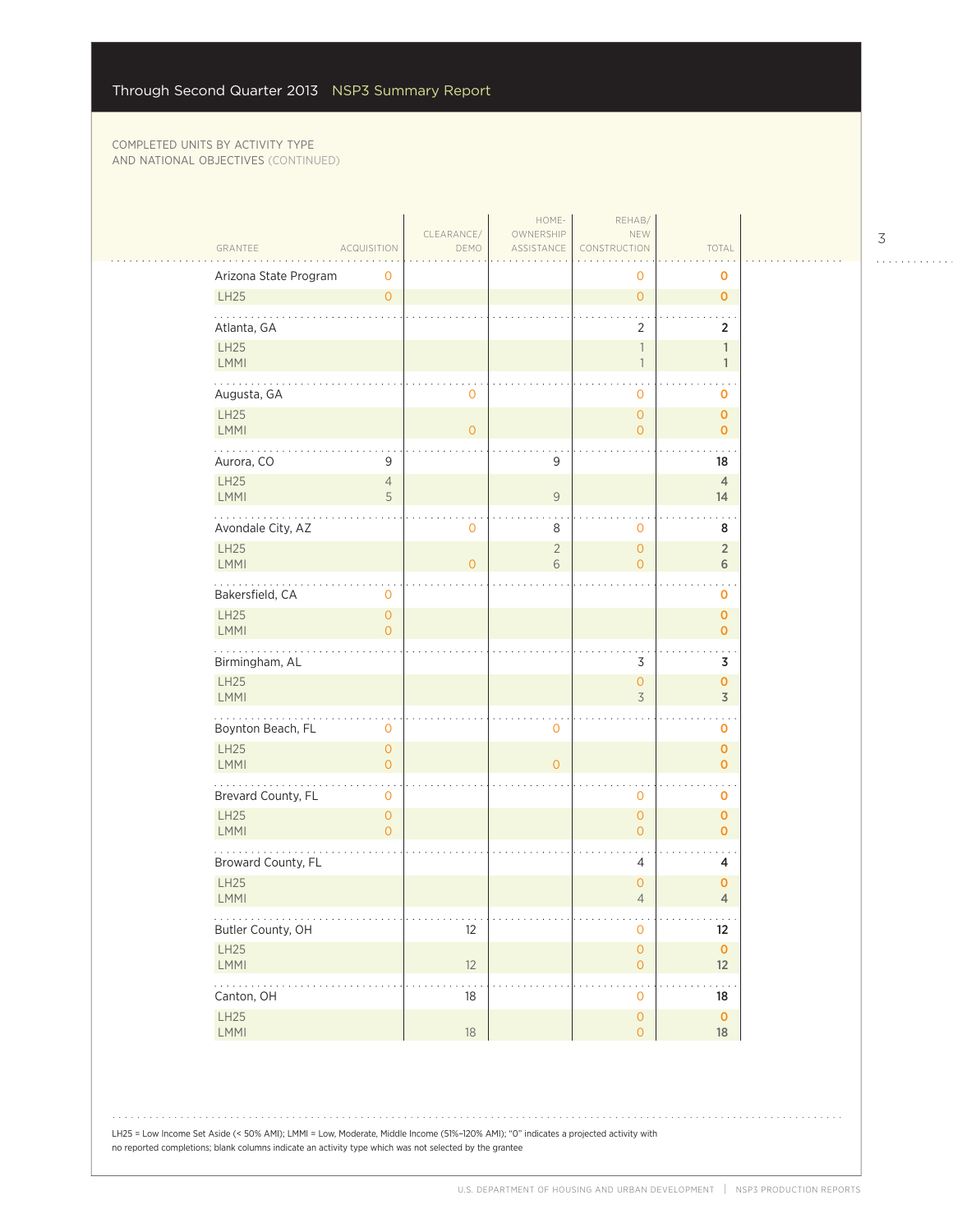|                                     |                               | CLEARANCE/     | HOME-<br>OWNERSHIP                  | REHAB/<br>NEW                              |                               |
|-------------------------------------|-------------------------------|----------------|-------------------------------------|--------------------------------------------|-------------------------------|
| GRANTEE                             | <b>ACQUISITION</b>            | DEMO           | ASSISTANCE                          | CONSTRUCTION                               | TOTAL                         |
| Cape Coral, FL<br>LH25              | $\mathbf 0$                   |                |                                     | 20<br>$\overline{4}$                       | 20<br>$\overline{4}$          |
| LMMI                                | $\circ$                       |                |                                     | 16                                         | 16                            |
| Chandler, AZ                        | 8                             |                | 1                                   |                                            | 9                             |
| LH25                                | $\overline{\mathcal{S}}$<br>5 |                |                                     |                                            | 3                             |
| LMMI<br>.                           |                               |                |                                     |                                            | $\,$ 6 $\,$                   |
| Charlotte County, FL<br><b>LH25</b> |                               | 0              |                                     | 0<br>$\overline{0}$                        | 0<br>$\mathbf{O}$             |
| <b>LMMI</b>                         |                               | $\overline{O}$ |                                     | $\overline{O}$                             | $\mathbf{O}$                  |
| Chicago, IL                         |                               | 0              |                                     | 0                                          | o                             |
| LH25<br>LMMI                        |                               | $\overline{O}$ |                                     | $\overline{O}$<br>$\overline{O}$           | $\mathbf{O}$<br>$\mathbf 0$   |
| Cincinnati, OH                      |                               | 30             |                                     | 4                                          | 34                            |
| <b>LH25</b><br><b>LMMI</b>          |                               | 30             |                                     | $\overline{O}$<br>$\overline{4}$           | $\mathbf{O}$<br>34            |
| .<br>Citrus County, FL              |                               |                |                                     | $\overline{2}$                             | 2                             |
| LH25<br>LMMI                        |                               |                |                                     | $\mathsf{O}\xspace$<br>$\overline{2}$      | $\mathbf 0$<br>$\overline{2}$ |
| Clark County, NV                    | $\overline{4}$                | 0              |                                     | 14                                         | 18                            |
| LH25<br>LMMI                        | $\overline{4}$                | $\overline{0}$ |                                     | $\circ$<br>14                              | $\overline{4}$<br>14          |
| .<br>Clark County, OH               |                               |                |                                     | 4                                          | 4                             |
| LH25<br><b>LMMI</b>                 |                               |                |                                     | $\overline{O}$<br>$\overline{4}$           | $\mathbf 0$<br>$\overline{4}$ |
| Clayton County, GA                  |                               | $\circ$        | 2                                   | 24                                         | 26                            |
| LH25<br>LMMI                        |                               | $\overline{O}$ | $\circ$<br>$\overline{2}$           | 14<br>10                                   | 14<br>12                      |
| Clearwater, FL                      |                               |                |                                     | 0                                          | 0                             |
| LH25<br><b>LMMI</b>                 |                               |                |                                     | $\overline{0}$<br>0                        | $\mathbf{O}$<br>0             |
| Cleveland, OH                       |                               | 0              |                                     | 0                                          | $\mathbf 0$                   |
| LH25<br>LMMI                        |                               | $\overline{0}$ |                                     | $\mathsf{O}\xspace$<br>$\mathsf{O}\xspace$ | $\mathbf{O}$<br>$\mathbf 0$   |
| .<br>Cobb County, GA                | 9                             |                | 1                                   | 11                                         | $\ddotsc$<br>21               |
| LH25<br>LMMI                        | $\sqrt{2}$<br>$7\overline{ }$ |                | $\mathsf{O}\xspace$<br>$\mathbf{1}$ | $\mathsf{O}\xspace$<br>11                  | $\overline{2}$<br>19          |

4

. . . . . . . . . . . .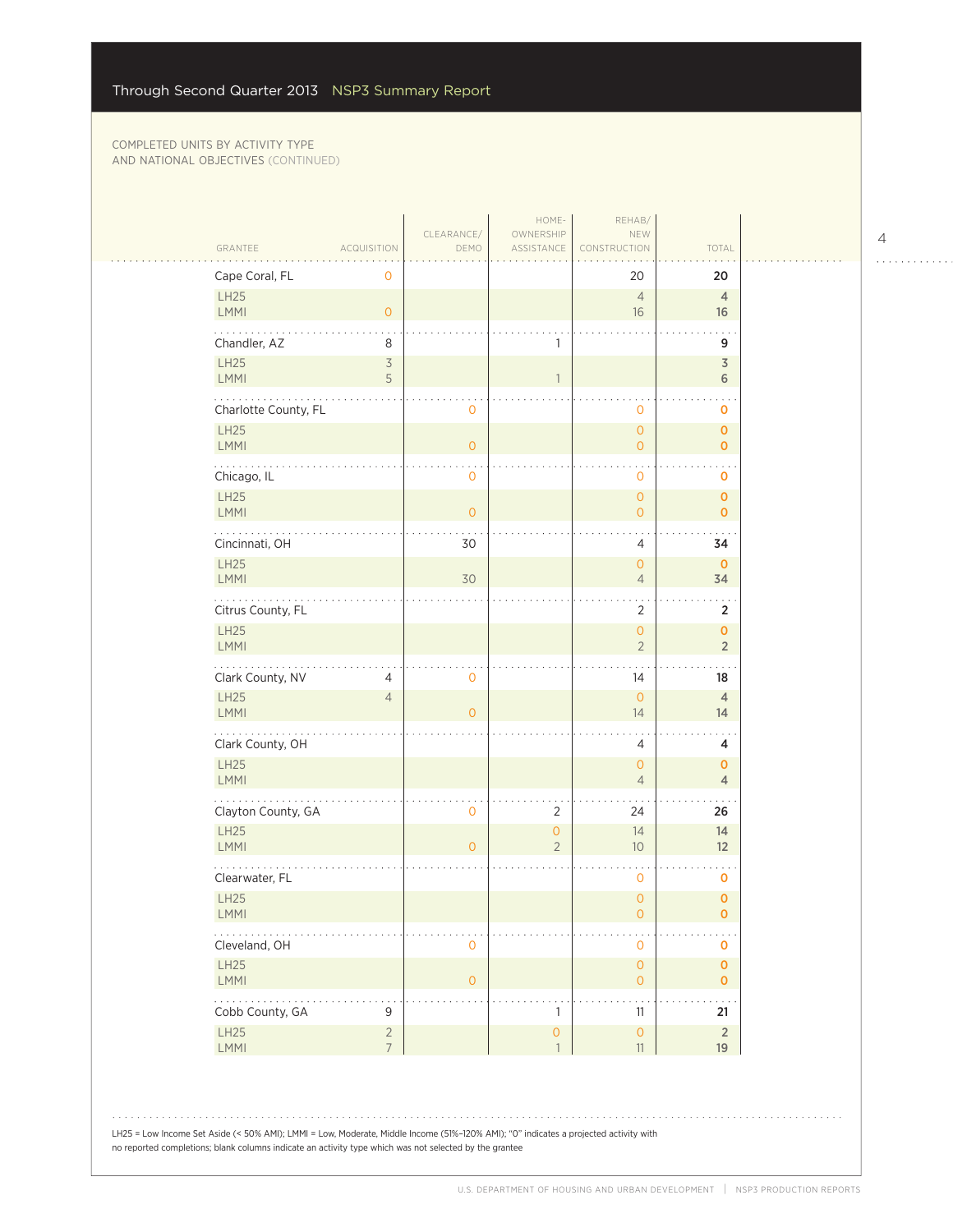| GRANTEE                                                         | <b>ACQUISITION</b>                    | CLEARANCE/<br>DEMO | HOME-<br>OWNERSHIP<br>ASSISTANCE | REHAB/<br>NEW<br>CONSTRUCTION         | TOTAL                                |
|-----------------------------------------------------------------|---------------------------------------|--------------------|----------------------------------|---------------------------------------|--------------------------------------|
| Collier County, FL                                              | 7                                     |                    |                                  |                                       | 7                                    |
| LH25<br><b>LMMI</b>                                             | $\mathbb{1}$<br>6                     |                    |                                  |                                       | $\mathbf{1}$<br>6                    |
| Columbus, OH                                                    | $\mathbf{O}$                          | 27                 |                                  | $\mathbf 0$                           | 27                                   |
| <b>LH25</b><br>LMMI                                             | $\circ$                               | 27                 |                                  | $\overline{O}$<br>$\overline{O}$      | $\mathbf 0$<br>27                    |
| Columbus-Muscogee, GA                                           | $\mathbf{0}$                          |                    | 4                                | 0                                     | 4                                    |
| <b>LH25</b><br>LMMI                                             | $\circ$<br>$\overline{0}$             |                    | $\overline{4}$                   | $\circ$<br>$\overline{O}$             | $\mathbf{O}$<br>$\overline{4}$       |
| Commonwealth of<br>Puerto Rico                                  |                                       |                    |                                  | $\mathbf 0$                           | $\mathbf 0$                          |
| <b>LH25</b><br>LMMI                                             |                                       |                    |                                  | $\mathbf{O}$<br>$\overline{O}$        | $\mathbf 0$<br>$\mathbf{O}$          |
| Compton, CA                                                     |                                       |                    |                                  | 0                                     | 0                                    |
| LH25<br>LMMI                                                    |                                       |                    |                                  | $\overline{O}$<br>$\overline{O}$      | $\mathbf{O}$<br>$\mathbf{O}$         |
| Connecticut State Program                                       | 0                                     | 0                  |                                  | 0                                     | 0                                    |
| <b>LH25</b><br><b>LMMI</b>                                      | $\mathsf{O}\xspace$<br>$\overline{0}$ | $\overline{0}$     |                                  | $\mathsf{O}\xspace$<br>$\overline{O}$ | $\mathbf 0$<br>$\mathbf{O}$          |
| Contra Costa County, CA                                         |                                       |                    |                                  | $\mathbf{O}$                          | $\sim$ $\sim$<br>$\mathbf 0$         |
| <b>LH25</b>                                                     |                                       |                    |                                  | $\circ$                               | $\mathbf 0$                          |
| Cook County, IL<br><b>LH25</b>                                  | $\mathbf 0$                           |                    |                                  | $\mathbf 0$<br>$\overline{O}$         | $\mathbf 0$<br>$\mathbf{O}$          |
| LMMI                                                            | $\overline{O}$                        |                    |                                  | $\overline{O}$                        | $\mathbf{O}$                         |
| Coral Springs, FL<br>LH25<br>LMMI                               |                                       |                    | 12<br>$\overline{2}$<br>10       | 9<br>$\overline{\phantom{a}}$<br>8    | 21<br>$\overline{\mathcal{S}}$<br>18 |
| Corona, CA                                                      | 5                                     |                    |                                  | $\mathbf{0}$                          | 5                                    |
| LH25<br>LMMI                                                    | 5                                     |                    |                                  | $\mathsf{O}\xspace$                   | $\mathbf 0$<br>$\mathsf S$           |
| Cuyahoga County, OH                                             |                                       | 35                 |                                  | $\mathbb{1}$                          | 36                                   |
| <b>LH25</b><br>LMMI                                             |                                       | 35                 |                                  | $\mathsf{O}\xspace$<br>$\overline{1}$ | $\mathbf 0$<br>36                    |
| $\mathbb{Z}^2$ . The set of $\mathbb{Z}^2$<br>Dallas County, TX |                                       |                    |                                  | 12                                    | 12                                   |
| LH25<br>LMMI                                                    |                                       |                    |                                  | $\overline{4}$<br>$\,8\,$             | $\overline{4}$<br>8                  |

 $1.1.1.1.1.1.1$ 

LH25 = Low Income Set Aside (< 50% AMI); LMMI = Low, Moderate, Middle Income (51%–120% AMI); "0" indicates a projected activity with no reported completions; blank columns indicate an activity type which was not selected by the grantee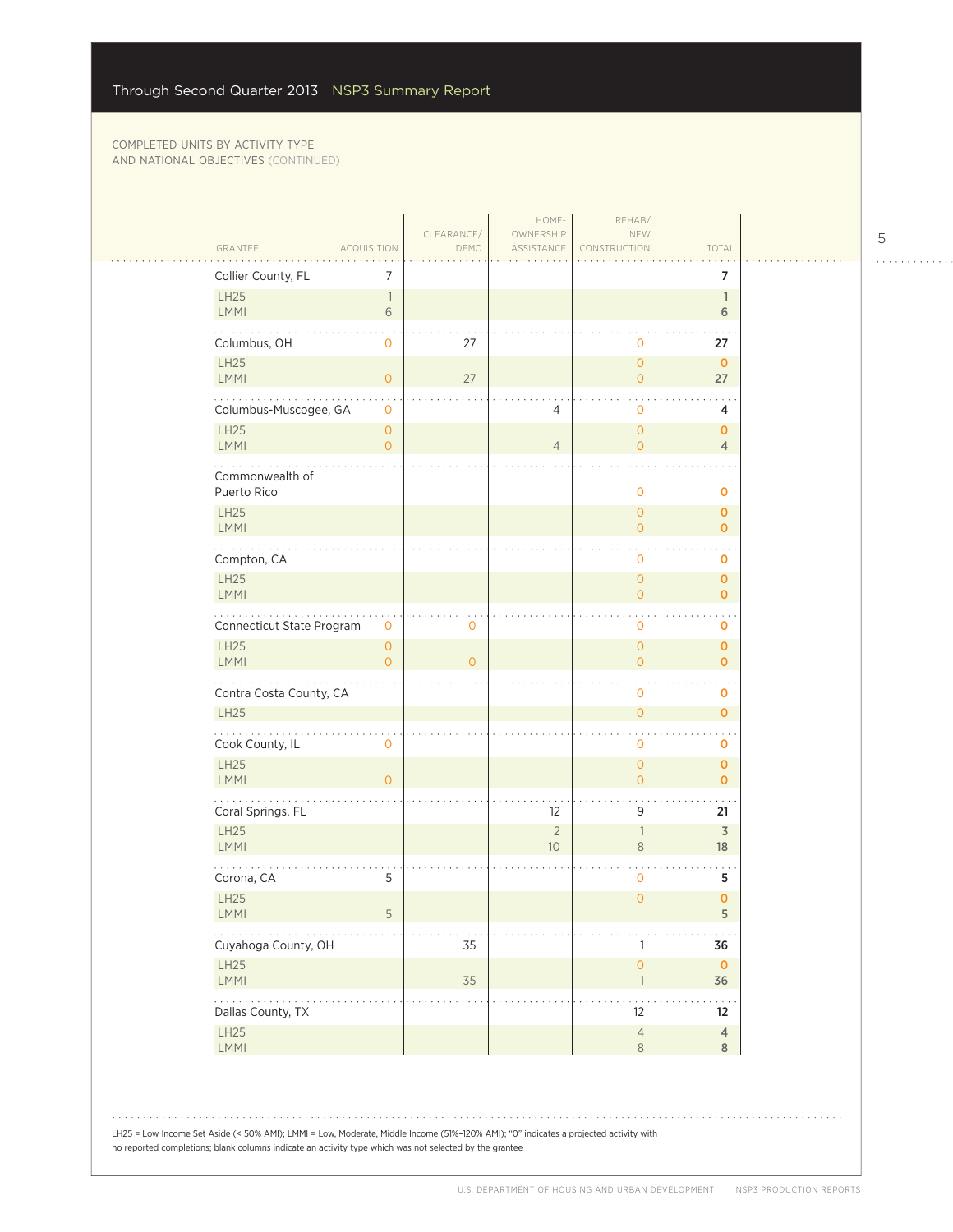| GRANTEE                         | <b>ACQUISITION</b>                    | CLEARANCE/<br>DEMO | HOME-<br>OWNERSHIP<br>ASSISTANCE | REHAB/<br>NEW<br>CONSTRUCTION              | TOTAL                             |
|---------------------------------|---------------------------------------|--------------------|----------------------------------|--------------------------------------------|-----------------------------------|
| Dallas, TX                      | 0                                     |                    |                                  | 3                                          | 3                                 |
| <b>LH25</b><br><b>LMMI</b>      | $\mathsf{O}\xspace$<br>$\overline{0}$ |                    |                                  | $\overline{2}$<br>$\overline{1}$           | $\overline{2}$<br>$\mathbf{1}$    |
| Davie, FL                       | 1                                     |                    |                                  | 4                                          | 5                                 |
| LH25<br>LMMI                    | $\mathsf{O}\xspace$                   |                    |                                  | $\overline{2}$<br>$\overline{2}$           | $\overline{2}$<br>3               |
| Dayton, OH                      |                                       | 28                 |                                  | 32                                         | 60                                |
| LH25<br>LMMI                    |                                       | 28                 |                                  | 32<br>$\overline{O}$                       | 32<br>28                          |
| .<br>Daytona Beach, FL          | 0                                     |                    |                                  | 0                                          | $\sim$ $\sim$<br>$\mathbf 0$      |
| LH25<br>LMMI                    | $\overline{O}$                        |                    |                                  | $\mathsf{O}\xspace$                        | $\mathbf{O}$<br>$\mathbf 0$       |
| Dearborn, MI                    |                                       | 11                 |                                  | 0                                          | 11                                |
| LH25<br>LMMI                    |                                       | 11                 |                                  | $\mathsf{O}\xspace$<br>$\mathsf{O}\xspace$ | $\mathbf 0$<br>11                 |
| .<br>Deerfield Beach, FL        | 0                                     |                    | $\mathbf 0$                      | 0                                          | $\mathbf 0$                       |
| LH25<br><b>LMMI</b>             | $\mathsf{O}\xspace$<br>$\overline{0}$ |                    | $\overline{O}$                   | $\overline{O}$                             | $\mathbf 0$<br>$\mathbf{O}$       |
| Dekalb County, GA               |                                       | $\mathbf 0$        |                                  | $\overline{7}$                             | 7                                 |
| <b>LH25</b><br>LMMI             |                                       | $\overline{O}$     |                                  | $\mathsf{O}\xspace$<br>$\overline{7}$      | $\pmb{0}$<br>$\overline{7}$       |
| Deltona, FL                     | 7                                     |                    |                                  |                                            | 7                                 |
| LH25<br><b>LMMI</b>             | 1<br>6                                |                    |                                  |                                            | $\mathbf{1}$<br>6                 |
| Denver, CO                      |                                       |                    |                                  | $\overline{4}$                             | 4                                 |
| LH25<br>LMMI                    |                                       |                    |                                  | $\overline{4}$<br>$\overline{O}$           | 4<br>$\mathbf 0$                  |
| Detroit, MI                     | 0                                     | 0                  |                                  | $\mathbf 0$                                | $\sim$ .<br>$\mathbf 0$           |
| <b>LH25</b><br>LMMI             | $\overline{0}$<br>$\mathsf{O}\xspace$ | $\overline{O}$     |                                  | $\overline{0}$                             | $\pmb{0}$<br>$\mathbf 0$          |
| Douglas County, GA              | $\mathsf O$                           |                    |                                  |                                            | $\pmb{0}$                         |
| LH25<br><b>LMMI</b>             | $\mathsf{O}\xspace$<br>$\overline{O}$ |                    |                                  |                                            | $\pmb{\mathsf{O}}$<br>$\mathbf 0$ |
| 1.1.1.1.1<br>East Cleveland, OH |                                       | 20                 |                                  | 0                                          | 20                                |
| LH25<br><b>LMMI</b>             |                                       | 20                 |                                  | $\mathsf{O}\xspace$<br>$\mathsf{O}\xspace$ | $\mathbf 0$<br>20                 |

LH25 = Low Income Set Aside (< 50% AMI); LMMI = Low, Moderate, Middle Income (51%–120% AMI); "0" indicates a projected activity with no reported completions; blank columns indicate an activity type which was not selected by the grantee

 $\begin{array}{cccccccccccccc} . & . & . & . & . & . & . & . & . & . & . & . & . \end{array}$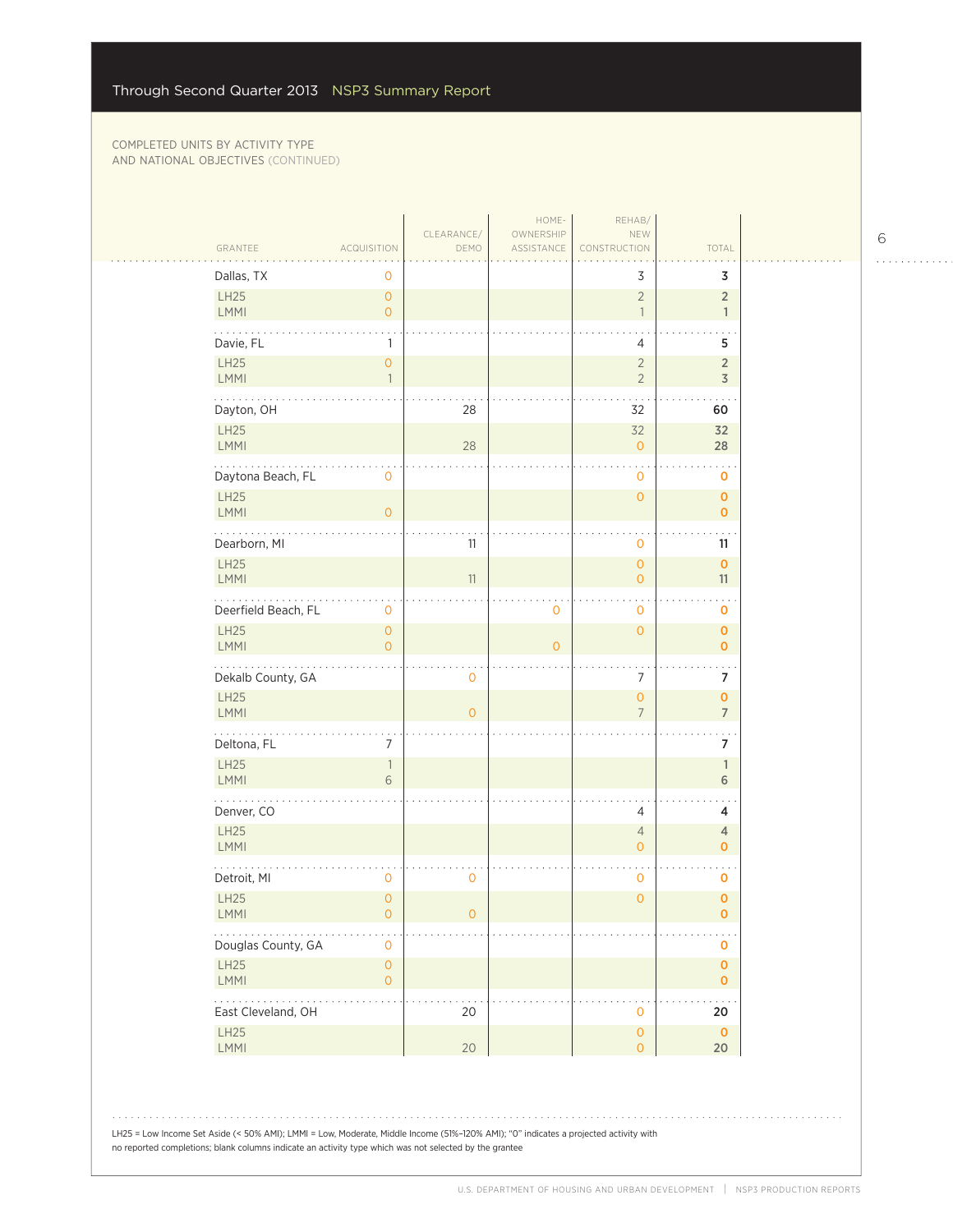| GRANTEE                    | <b>ACQUISITION</b>                              | CLEARANCE/<br>DEMO | OWNERSHIP<br>ASSISTANCE | NEW<br>CONSTRUCTION                   | TOTAL                              |
|----------------------------|-------------------------------------------------|--------------------|-------------------------|---------------------------------------|------------------------------------|
| Elkhart County, IN         |                                                 |                    |                         | 0                                     | 0                                  |
| LH25<br><b>LMMI</b>        |                                                 |                    |                         | $\overline{O}$<br>$\overline{O}$      | 0<br>0                             |
| Elkhart, IN                |                                                 | 0                  |                         | 1                                     | 1                                  |
| LH25<br>LMMI               |                                                 | $\overline{0}$     |                         | $\overline{1}$<br>$\overline{O}$      | $\mathbf{1}$<br>$\overline{0}$     |
| Escambia County, FL        |                                                 |                    |                         | 19                                    | 19                                 |
| LH25<br><b>LMMI</b>        |                                                 |                    |                         | 12<br>$\overline{7}$                  | 12<br>$\overline{7}$               |
| Essex County, NJ           |                                                 |                    |                         | 0                                     | 0                                  |
| <b>LH25</b><br>LMMI        |                                                 |                    |                         | $\mathbf{O}$<br>$\overline{0}$        | $\mathbf 0$<br>0                   |
| Euclid, OH                 |                                                 | 29                 | 31                      | 0                                     | 60                                 |
| <b>LH25</b><br><b>LMMI</b> |                                                 | 29                 | 31                      | $\mathbf{O}$                          | $\mathbf 0$<br>60                  |
| .<br>Flint, MI             |                                                 | . .<br>0           |                         | 0                                     | . .<br>0                           |
| LH25<br>LMMI               |                                                 | $\overline{O}$     |                         | $\overline{0}$                        | $\overline{0}$<br>$\mathbf{O}$     |
| Fontana, CA                | $\mathbf{1}$                                    |                    |                         |                                       | 1                                  |
| LH25<br><b>LMMI</b>        | $\overline{\phantom{a}}$<br>$\mathsf{O}\xspace$ |                    |                         |                                       | $\mathbb{1}$<br>$\overline{0}$     |
| Fort Lauderdale, FL        | 0                                               | 0                  |                         |                                       | 0                                  |
| LH25<br><b>LMMI</b>        | $\mathbf{O}$<br>$\overline{0}$                  | $\overline{O}$     |                         |                                       | 0<br>$\overline{0}$                |
| Fort Wayne, IN             |                                                 |                    |                         | 0                                     | 0                                  |
| LH25<br><b>LMMI</b>        |                                                 |                    |                         | $\mathbf{O}$<br>$\Omega$              | 0<br>$\mathbf{o}$                  |
| Fresno County. CA          | 12                                              |                    | 12                      |                                       | 24                                 |
| <b>LH25</b><br><b>LMMI</b> | $\,8\,$<br>4                                    |                    | $\,8\,$<br>4            |                                       | 16<br>8                            |
| Fresno, CA                 | $\mathsf{O}\xspace$                             |                    |                         |                                       | 0                                  |
| LH25<br>LMMI               | $\mathsf O$<br>$\mathsf{O}\xspace$              |                    |                         |                                       | $\overline{0}$<br>0                |
| .<br>Ft. Myers, FL         | $\ddot{\phantom{0}}$<br>0                       |                    |                         | 0                                     | $\ddotsc$<br>0                     |
| LH25<br>LMMI               | $\mathsf{O}\xspace$<br>$\overline{0}$           |                    |                         | $\mathsf{O}\xspace$<br>$\overline{0}$ | $\pmb{\mathsf{O}}$<br>$\mathbf{o}$ |

. . . . . . . . . . . .

. . . . . . . . . . . . .

المتحدث والمتحدث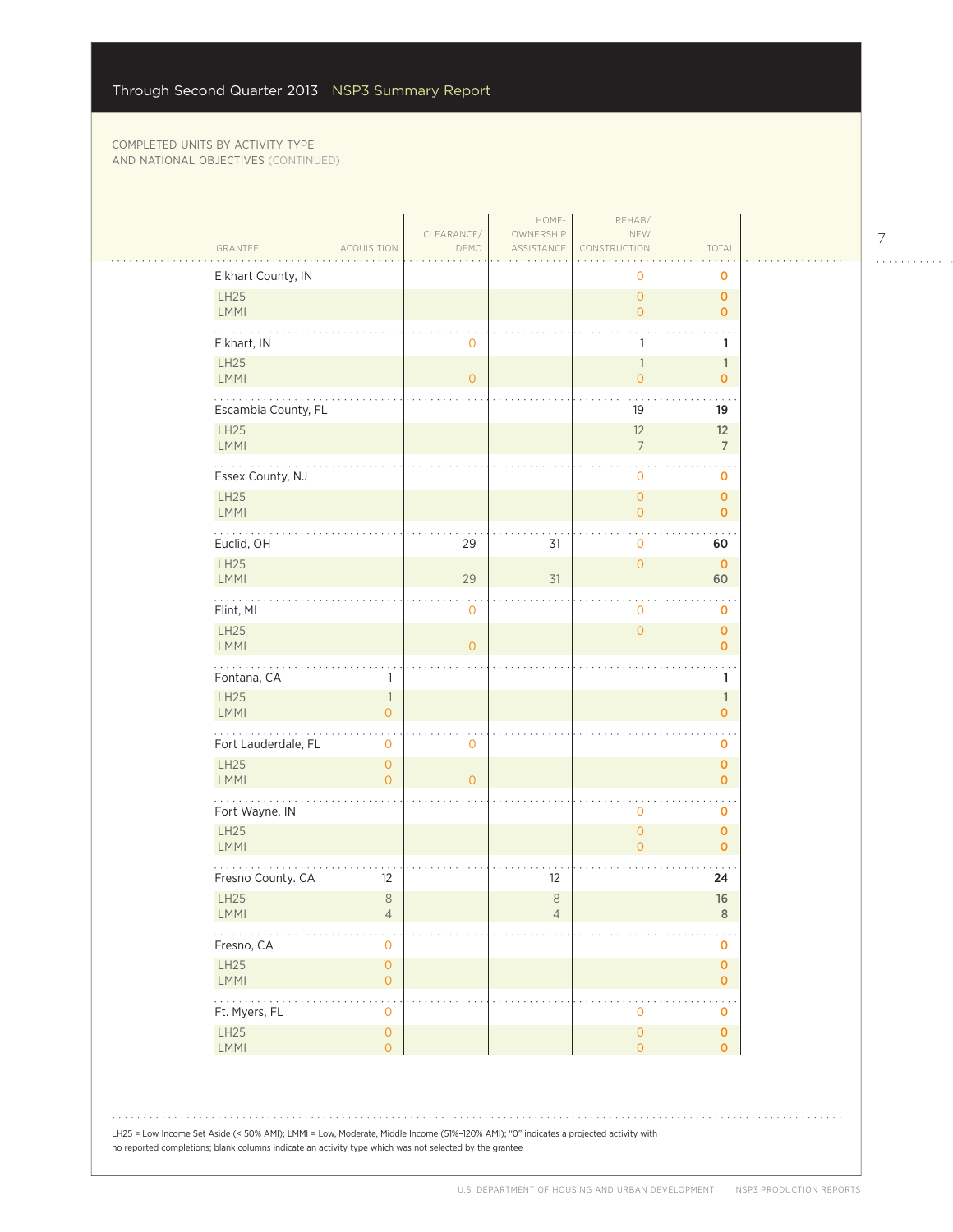$\mathbb{R}$ 

|                            |                                | CLEARANCE/     | HOME-<br>OWNERSHIP | REHAB/<br>NEW                              |                                      |
|----------------------------|--------------------------------|----------------|--------------------|--------------------------------------------|--------------------------------------|
| GRANTEE                    | ACQUISITION                    | DEMO           | ASSISTANCE         | CONSTRUCTION                               | TOTAL                                |
| Fulton County, GA          |                                |                |                    | 9                                          | 9                                    |
| <b>LH25</b><br>LMMI        |                                |                |                    | $\overline{2}$<br>$\overline{7}$           | $\sqrt{2}$<br>$\overline{7}$         |
| Gary, IN                   |                                | 68             |                    | $\mathbf 0$                                | 68                                   |
| <b>LH25</b><br>LMMI        |                                | 68             |                    | $\mathbf{O}$                               | $\mathbf 0$<br>68                    |
| .<br>Genesee County, MI    | 5                              | 59             | $\mathbf 0$        |                                            | 64                                   |
| <b>LH25</b><br>LMMI        | $\overline{O}$<br>5            | 59             | $\overline{O}$     |                                            | $\mathbf 0$<br>64                    |
| Glendale, AZ               | 1                              | $\overline{2}$ |                    |                                            | 3                                    |
| <b>LH25</b><br>LMMI        | $\mathbf{O}$<br>$\overline{1}$ | $\overline{c}$ |                    |                                            | $\pmb{\mathsf{O}}$<br>$\mathfrak Z$  |
| Grand Rapids, MI           |                                |                |                    | 3                                          | 3                                    |
| <b>LH25</b><br>LMMI        |                                |                |                    | $\overline{c}$<br>$\mathbf{1}$             | $\sqrt{2}$<br>$\mathbf{1}$           |
| .<br>Greeley, CO           |                                |                |                    | 3                                          | . .<br>3                             |
| <b>LH25</b><br>LMMI        |                                |                |                    | $\overline{2}$<br>$\overline{1}$           | $\sqrt{2}$<br>$\mathbf{1}$           |
| Gwinnett County, GA        | $\mathbf 0$                    |                | $\mathbf 0$        | 3                                          | $\sim$ $\sim$<br>3                   |
| <b>LH25</b><br>LMMI        | $\mathbf{O}$<br>$\Omega$       |                | $\mathbf{O}$       | $\overline{\mathcal{S}}$<br>$\overline{0}$ | $\mathfrak Z$<br>$\mathbf 0$         |
| .<br>Hamilton County, OH   |                                | 8              |                    | 7                                          | 15                                   |
| <b>LH25</b><br>LMMI        |                                | $\,8\,$        |                    | 5<br>$\overline{2}$                        | 5<br>$10$                            |
| Hammond, IN                |                                |                |                    | 2                                          | $\overline{2}$                       |
| <b>LH25</b><br><b>LMMI</b> |                                |                |                    | $\overline{O}$<br>$\overline{2}$           | $\pmb{\mathsf{O}}$<br>$\overline{2}$ |
| Harris County, TX          | $\mathbf 0$                    |                |                    |                                            | o                                    |
| <b>LMMI</b>                | $\overline{0}$                 |                |                    |                                            | $\mathbf 0$                          |
| .<br>Hawaii State Program  | $\mathbf{1}$                   |                |                    | $\mathbf 0$                                | $\sim$ $\sim$<br>1                   |
| <b>LH25</b><br>LMMI        | $\overline{1}$                 |                |                    | $\mathsf{O}\xspace$                        | $\pmb{\mathsf{O}}$<br>$\mathbb{1}$   |
| 19999<br>Hemet, CA         | 5                              |                |                    |                                            | 5                                    |
| LH25<br>LMMI               | $\mathsf{O}\xspace$<br>5       |                |                    |                                            | $\pmb{0}$<br>5                       |

LH25 = Low Income Set Aside (< 50% AMI); LMMI = Low, Moderate, Middle Income (51%–120% AMI); "0" indicates a projected activity with no reported completions; blank columns indicate an activity type which was not selected by the grantee

 $\begin{array}{cccccccccccccc} . & . & . & . & . & . & . & . & . & . & . & . & . \end{array}$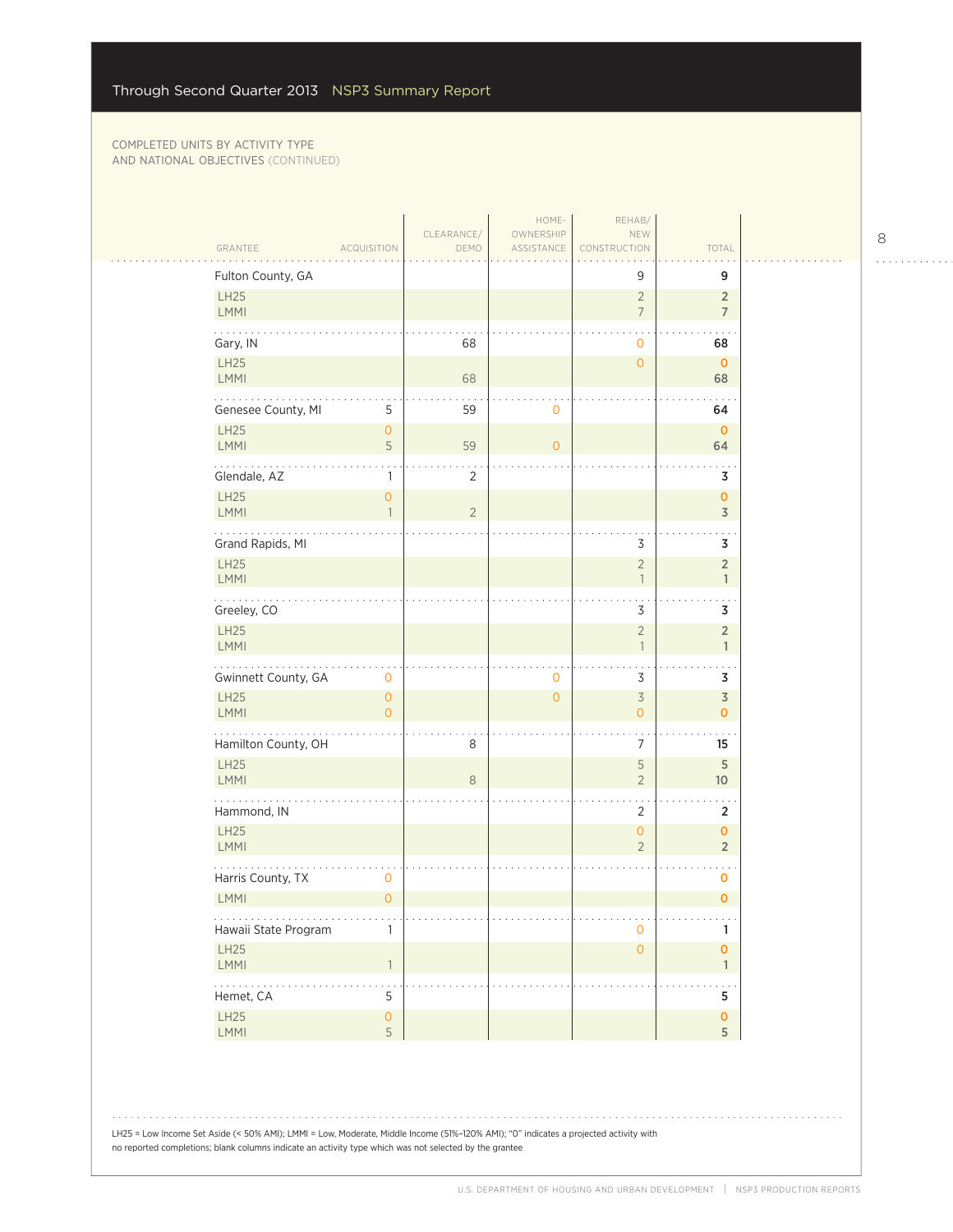|                                    |                                       | CLEARANCE/     | HOME-<br>OWNERSHIP | REHAB/<br>NEW                       |                                |  |
|------------------------------------|---------------------------------------|----------------|--------------------|-------------------------------------|--------------------------------|--|
| GRANTEE                            | <b>ACQUISITION</b>                    | DEMO           | ASSISTANCE         | CONSTRUCTION                        | TOTAL                          |  |
| Henderson, NV                      |                                       |                |                    | 16                                  | 16                             |  |
| LH25<br>LMMI                       |                                       |                |                    | $\overline{\phantom{a}}$<br>15      | $\overline{1}$<br>15           |  |
|                                    |                                       |                |                    |                                     |                                |  |
| Hennepin County, MN<br>LH25        | 11<br>$\sqrt{2}$                      |                |                    |                                     | 11<br>$\sqrt{2}$               |  |
| <b>LMMI</b>                        | $\mathcal{G}$                         |                |                    |                                     | $\mathsf 9$                    |  |
| .<br>Henry County, GA              | 9                                     |                |                    |                                     | 9                              |  |
| <b>LH25</b>                        | $\overline{\mathcal{S}}$              |                |                    |                                     | $\mathfrak Z$                  |  |
| <b>LMMI</b>                        | 6                                     |                |                    |                                     | 6                              |  |
| Hernando County, FL                |                                       |                |                    | $\,8\,$                             | 8                              |  |
| <b>LH25</b><br><b>LMMI</b>         |                                       |                |                    | $\overline{2}$<br>$\sqrt{6}$        | $\sqrt{2}$<br>6                |  |
| Hialeah, FL                        |                                       |                |                    | $\mathbf 0$                         | o                              |  |
| LMMI                               |                                       |                |                    | $\mathsf{O}\xspace$                 | $\mathbf 0$                    |  |
| Hidalgo County, TX                 | 0                                     |                |                    | $\overline{0}$                      | 0                              |  |
| <b>LH25</b>                        | $\overline{0}$                        |                |                    | $\overline{0}$                      | $\mathbf 0$                    |  |
| <b>LMMI</b>                        |                                       |                |                    | $\overline{O}$                      | $\mathbf 0$                    |  |
| Hillsborough County, FL            | 4                                     | $\mathbf 0$    |                    | $\overline{0}$                      | 4                              |  |
| <b>LH25</b><br><b>LMMI</b>         | $\mathsf{O}\xspace$<br>$\overline{4}$ | $\overline{O}$ |                    | $\overline{0}$                      | $\mathbf 0$<br>$\overline{4}$  |  |
|                                    |                                       |                |                    |                                     |                                |  |
| Hollywood, FL<br>LH25              | 1                                     | 3              |                    | 6<br>$\mathsf S$                    | 10<br>$\sqrt{5}$               |  |
| LMMI                               |                                       | $\overline{3}$ |                    | $\overline{1}$                      | 5                              |  |
| Houston, TX                        | 0                                     | 0              |                    | $\mathbf 0$                         | $\sim$ $\sim$<br>o             |  |
| <b>LH25</b><br><b>LMMI</b>         | $\overline{O}$                        | $\overline{O}$ |                    | $\circ$                             | $\mathbf 0$<br>$\mathbf 0$     |  |
|                                    |                                       |                |                    |                                     |                                |  |
| Imperial County, CA<br><b>LH25</b> |                                       |                | 1<br>1             | $\mathbf{1}$<br>$\mathsf{O}\xspace$ | $\overline{2}$<br>$\mathbb{1}$ |  |
| LMMI                               |                                       |                | $\overline{O}$     | $\overline{1}$                      | $\mathbf{1}$                   |  |
| .<br>Indian River County, FL       | $\cdots$<br>$\mathsf 3$               |                |                    |                                     | $\sim$ $\sim$<br>3             |  |
| LH25                               | $\mathbf{1}$                          |                |                    |                                     | $\mathbf{1}$                   |  |
| LMMI<br>2000000                    | $\overline{2}$                        |                |                    |                                     | $\overline{2}$                 |  |
| Indianapolis, IN                   |                                       |                |                    | 76                                  | 76                             |  |
| LH25<br>LMMI                       |                                       |                |                    | 76<br>$\overline{0}$                | $76\,$<br>$\mathbf{O}$         |  |

LH25 = Low Income Set Aside (< 50% AMI); LMMI = Low, Moderate, Middle Income (51%–120% AMI); "0" indicates a projected activity with no reported completions; blank columns indicate an activity type which was not selected by the grantee

 $\begin{array}{cccccccccccccc} . & . & . & . & . & . & . & . & . & . & . & . & . \end{array}$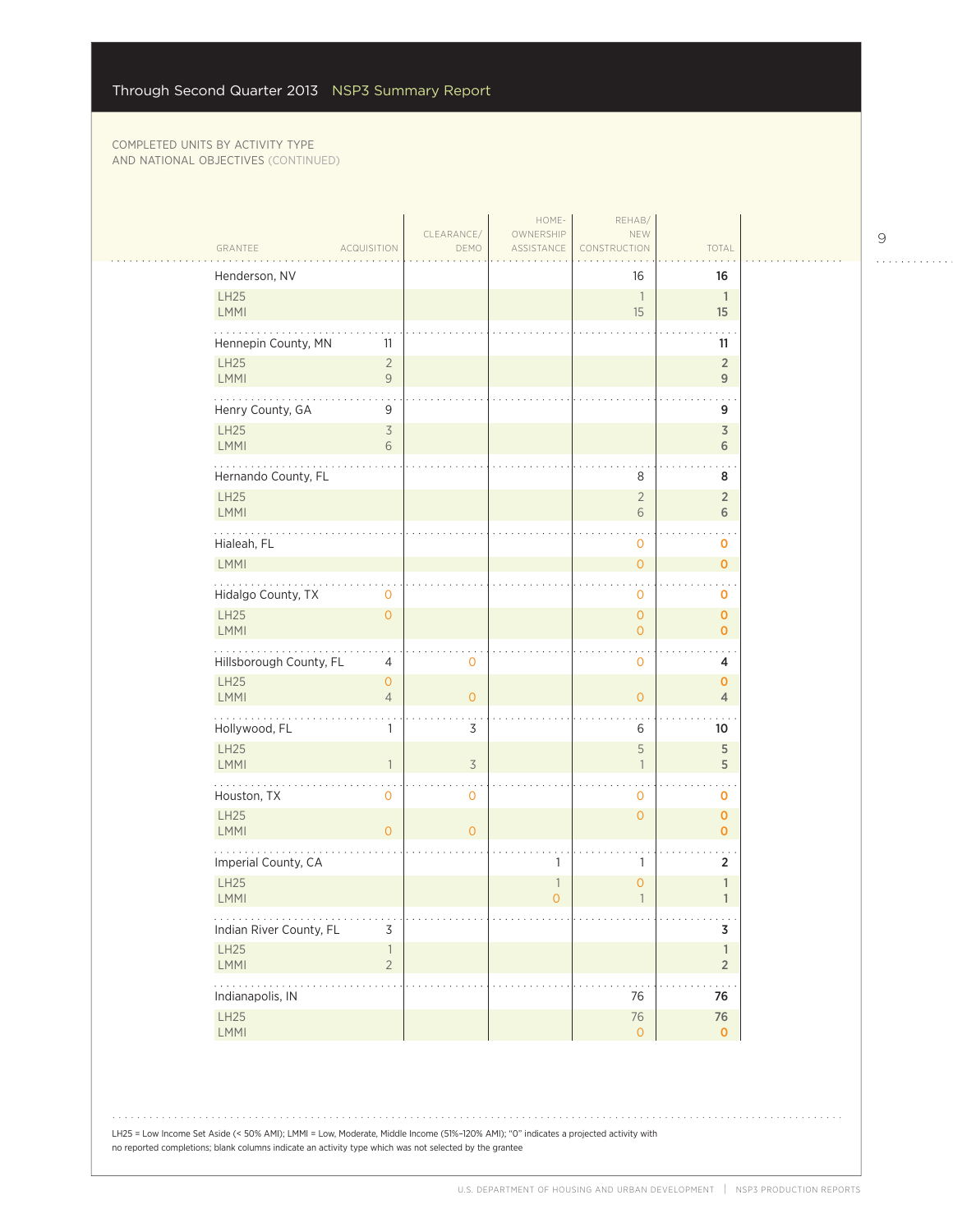| GRANTEE<br><b>ACQUISITION</b>                         | CLEARANCE/<br>DEMO | HOME-<br>OWNERSHIP<br>ASSISTANCE | REHAB/<br>NEW<br>CONSTRUCTION                         | TOTAL                            |  |
|-------------------------------------------------------|--------------------|----------------------------------|-------------------------------------------------------|----------------------------------|--|
| Indio, CA                                             |                    |                                  | 4                                                     | 4                                |  |
| LH25<br><b>LMMI</b>                                   |                    |                                  | $\sqrt{2}$<br>$\overline{2}$                          | $\overline{2}$<br>$\overline{2}$ |  |
| Islip Town, NY                                        |                    |                                  | 0                                                     | 0                                |  |
| LH25<br>LMMI                                          |                    |                                  | $\mathsf{O}\xspace$<br>$\overline{O}$                 | $\mathbf 0$<br>$\overline{0}$    |  |
| Jackson County, MI                                    | 6                  |                                  | $\mathbf 0$                                           | 6                                |  |
| <b>LH25</b><br>LMMI                                   | $6\phantom{1}6$    |                                  | $\circ$<br>$\circ$                                    | $\mathbf 0$<br>6                 |  |
| Jacksonville-Duval, FL                                | 4                  |                                  | $\mathbf 0$                                           | 4                                |  |
| <b>LH25</b><br>LMMI                                   | $\overline{4}$     |                                  | $\circ$<br>$\circ$                                    | 0<br>$\overline{4}$              |  |
| Kansas City, KS<br>0                                  | $\mathbf 0$        |                                  | $\overline{2}$                                        | $\overline{2}$                   |  |
| LH25<br>LMMI<br>$\overline{O}$                        | $\mathbf{O}$       |                                  | $\ensuremath{\mathbb{I}}$<br>$\overline{\phantom{a}}$ | $\mathbb{1}$<br>$\mathbf{1}$     |  |
| Kansas City, MO<br><b>LH25</b>                        | $\mathbf 0$        |                                  | $\ddot{\phantom{0}}$<br>3<br>$\overline{2}$           | 3<br>$\overline{2}$              |  |
| LMMI                                                  | $\overline{0}$     |                                  | $\overline{1}$                                        | $\mathbf{1}$                     |  |
| Kern County, CA<br><b>LH25</b>                        |                    |                                  | $\mathbf{O}$<br>$\overline{O}$                        | 0<br>$\mathbf 0$                 |  |
| LMMI<br>.                                             |                    |                                  | $\circ$                                               | $\overline{0}$                   |  |
| Kissimmee, FL                                         |                    |                                  | 0                                                     | 0                                |  |
| LH25<br><b>LMMI</b>                                   |                    |                                  | $\mathsf{O}\xspace$<br>$\overline{O}$                 | $\mathbf 0$<br>$\overline{0}$    |  |
| Kokomo, IN<br>$\mathbf 0$                             | $\mathbf{1}$       |                                  | $\mathbf 0$                                           | 1                                |  |
| <b>LH25</b><br>$\mathbf{O}$<br>LMMI<br>$\overline{O}$ | 1                  |                                  | $\circ$<br>$\overline{O}$                             | 0<br>$\mathbf{1}$                |  |
| Lake County, FL<br>0                                  |                    |                                  |                                                       | 0                                |  |
| <b>LH25</b><br>$\overline{O}$<br><b>LMMI</b><br>0     |                    |                                  |                                                       | $\overline{0}$<br>0              |  |
| .<br>Lake County, IL                                  |                    |                                  | 1                                                     | 1                                |  |
| LH25<br>LMMI                                          |                    |                                  | $\mathsf{O}\xspace$<br>1                              | 0<br>$\mathbb{1}$                |  |
| .<br>Lake County, IN<br>1                             |                    |                                  |                                                       | 1                                |  |
| $\overline{1}$<br>LMMI                                |                    |                                  |                                                       | $\mathbf{1}$                     |  |
| <b>LH25</b><br>$\mathsf{O}\xspace$                    |                    |                                  |                                                       | 0                                |  |

. . . . . . . . . . . .

 $\ldots$  .

 $\bar{z}$  ,  $\bar{z}$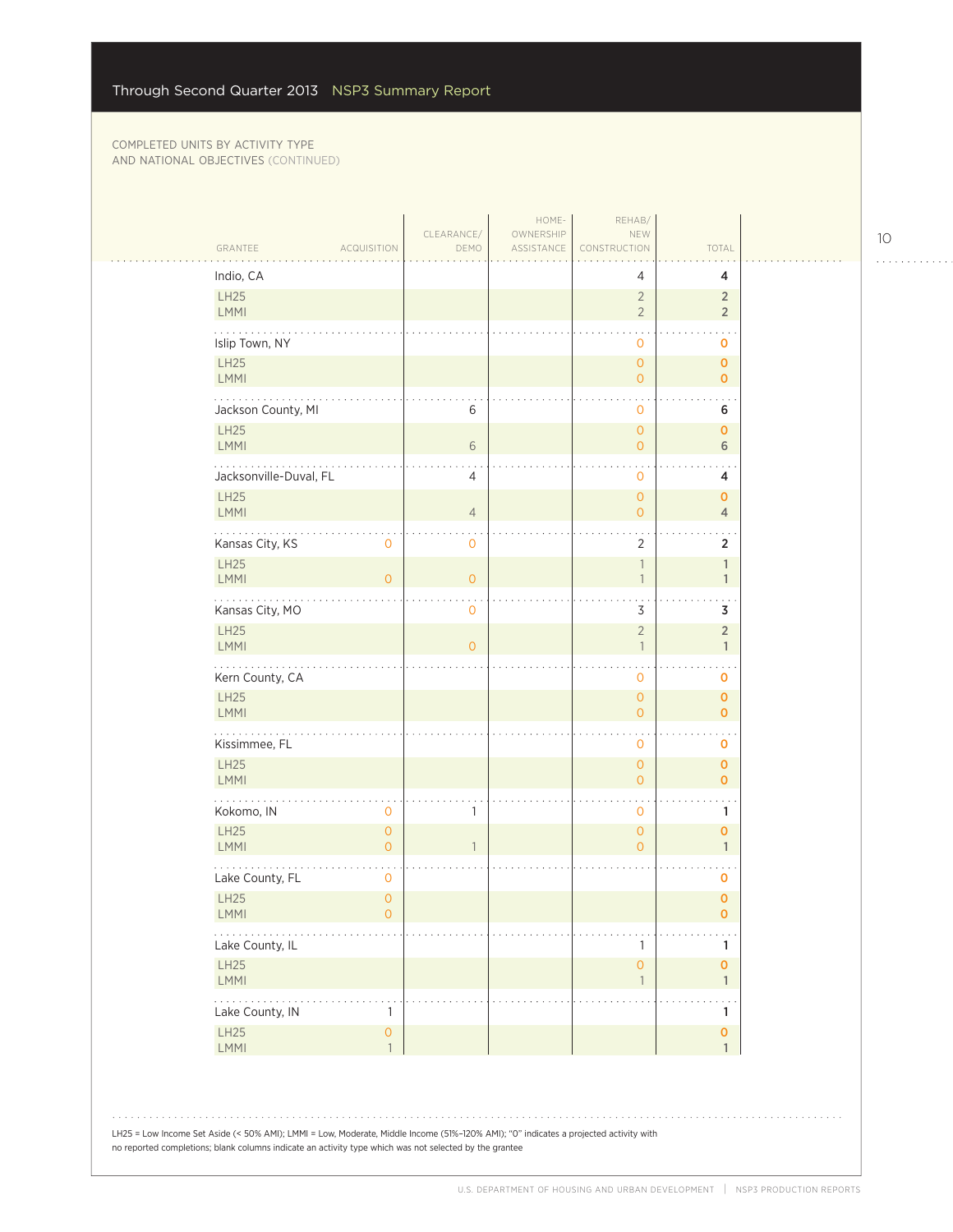|                            |                                       |                    | HOME-                   | REHAB/                                     |                                        |  |
|----------------------------|---------------------------------------|--------------------|-------------------------|--------------------------------------------|----------------------------------------|--|
| GRANTEE                    | <b>ACQUISITION</b>                    | CLEARANCE/<br>DEMO | OWNERSHIP<br>ASSISTANCE | NEW<br>CONSTRUCTION                        | TOTAL                                  |  |
| Lakeland, FL               |                                       | $\mathbf 0$        |                         | 1                                          | 1                                      |  |
| LH25                       |                                       |                    |                         | $\mathsf{O}\xspace$                        | $\mathbf{O}$                           |  |
| LMMI                       |                                       | $\overline{O}$     |                         | $\overline{\phantom{a}}$                   | $\mathbf{1}$                           |  |
| Lancaster, CA              | 7                                     |                    |                         | $\mathbf{O}$                               | 7                                      |  |
| LH25<br>LMMI               | $\overline{1}$<br>6                   |                    |                         | $\mathsf{O}\xspace$<br>$\overline{O}$      | $\mathbf{1}$<br>$6\,$                  |  |
| .<br>Lansing, MI           | $\mathbf 0$                           |                    |                         | $\mathbf 0$                                | O                                      |  |
| <b>LH25</b><br>LMMI        | $\circ$                               |                    |                         | $\mathsf{O}\xspace$<br>$\mathsf{O}\xspace$ | $\mathbf 0$<br>$\mathbf 0$             |  |
| Las Vegas, NV              | $\mathsf{O}\xspace$                   |                    | 0                       | $\mathbf 0$                                | $\mathbf 0$                            |  |
| LH25<br>LMMI               | $\circ$                               |                    | $\overline{0}$          | $\overline{O}$                             | $\mathbf{O}$<br>$\mathbf 0$            |  |
| Lauderhill, FL             | $\mathbf 0$                           | 0                  | $\mathsf 3$             |                                            | 3                                      |  |
| LH25<br>LMMI               | $\mathsf{O}\xspace$<br>$\overline{O}$ | $\overline{O}$     | $\overline{3}$          |                                            | $\mathbf 0$<br>$\overline{\mathsf{3}}$ |  |
| Lee County, FL             |                                       |                    |                         | 73                                         | 73                                     |  |
| LH25<br><b>LMMI</b>        |                                       |                    |                         | 60<br>13                                   | 60<br>13                               |  |
| Long Beach, CA             | $\mathbf 0$                           |                    |                         |                                            | $\mathbf 0$                            |  |
| LH25<br>LMMI               | $\mathsf{O}\xspace$<br>$\overline{O}$ |                    |                         |                                            | $\mathbf 0$<br>$\mathbf 0$             |  |
| .<br>Lorain County, OH     |                                       | 35                 |                         | $\mathbf 0$                                | 35                                     |  |
| LH25<br><b>LMMI</b>        |                                       | 35                 |                         | $\mathsf{O}\xspace$<br>$\overline{0}$      | $\mathbf 0$<br>35                      |  |
| Los Angeles County, CA     | 12                                    |                    | 1                       |                                            | 13                                     |  |
| <b>LH25</b><br><b>LMMI</b> | 12                                    |                    | $\mathbf{1}$            |                                            | 12<br>$\mathbf{1}$                     |  |
| Los Angeles, CA            |                                       |                    |                         | 6                                          | 6                                      |  |
| <b>LH25</b><br><b>LMMI</b> |                                       |                    |                         | $\overline{0}$<br>6                        | $\pmb{0}$<br>6                         |  |
| Macomb County, MI          |                                       |                    |                         | $\mathsf{O}\xspace$                        | $\mathbf 0$                            |  |
| LH25                       |                                       |                    |                         | $\mathsf{O}\xspace$                        | $\pmb{0}$                              |  |
| .<br>Macon, GA             | $\overline{0}$                        | $\mathbf{0}$       |                         | $\sim$<br>$\mathsf{O}\xspace$              | $\mathbf 0$                            |  |
| LH25<br>LMMI               | $\mathsf{O}\xspace$<br>$\circ$        | $\mathsf O$        |                         | $\mathsf{O}\xspace$<br>$\mathsf O$         | $\pmb{0}$<br>$\overline{0}$            |  |
|                            |                                       |                    |                         |                                            |                                        |  |

. . . . . . . . . . . .

LH25 = Low Income Set Aside (< 50% AMI); LMMI = Low, Moderate, Middle Income (51%–120% AMI); "0" indicates a projected activity with no reported completions; blank columns indicate an activity type which was not selected by the grantee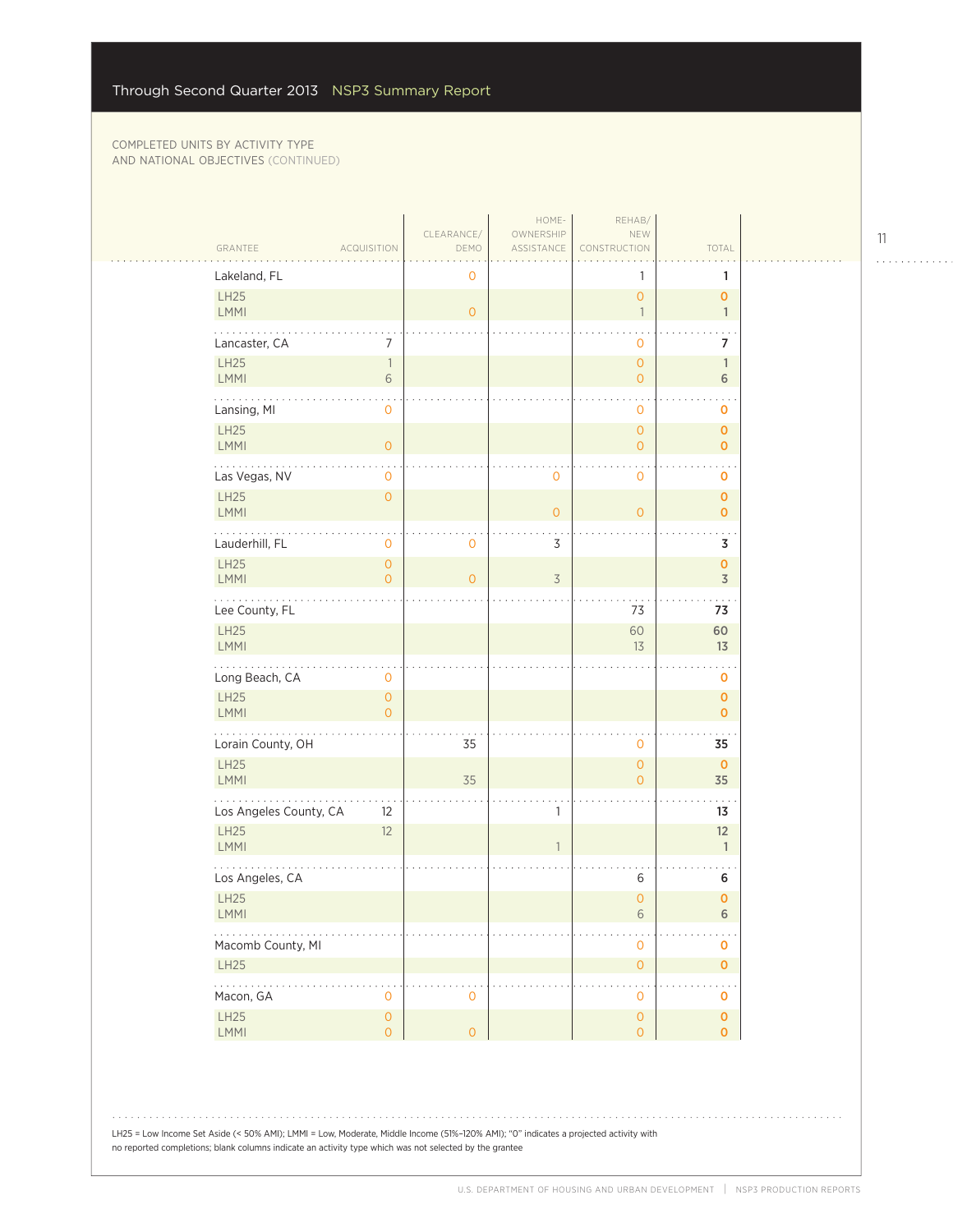$\sim$  .

| GRANTEE<br><b>ACQUISITION</b>                   | CLEARANCE/<br>DEMO  | HOME-<br>OWNERSHIP<br>ASSISTANCE | REHAB/<br>NEW<br>CONSTRUCTION         | TOTAL                          |  |
|-------------------------------------------------|---------------------|----------------------------------|---------------------------------------|--------------------------------|--|
| Madera County, CA                               | 0                   | 3                                | 0                                     | 3                              |  |
| LH25<br>LMMI                                    | $\overline{O}$      | $\overline{3}$                   | $\overline{O}$                        | $\mathbf{O}$<br>$\overline{3}$ |  |
| Manatee County, FL                              |                     |                                  | 10                                    | 10                             |  |
| LH25<br><b>LMMI</b>                             |                     |                                  | $\overline{7}$<br>$\overline{3}$      | 7<br>$\overline{3}$            |  |
| .<br>Margate, FL<br>$\mathbf{O}$<br><b>LH25</b> |                     |                                  | $\mathbf 0$<br>$\overline{O}$         | o<br>$\mathbf 0$               |  |
| LMMI<br>$\overline{0}$                          |                     |                                  |                                       | $\mathbf{O}$                   |  |
| Maricopa County, AZ<br>LH25                     |                     |                                  | 0<br>$\overline{O}$                   | 0<br>$\mathbf 0$               |  |
| <b>LMMI</b>                                     |                     |                                  | $\overline{0}$                        | $\mathbf{O}$                   |  |
| Marion County, FL<br><b>LH25</b>                | 0                   | $\mathbf 0$                      | 7<br>$\overline{2}$                   | 7<br>$\overline{2}$            |  |
| <b>LMMI</b><br>.                                | $\overline{O}$      | $\overline{0}$                   | 5<br>$\bullet$                        | 5                              |  |
| Martin County, FL<br>LH25                       |                     | $\overline{4}$                   | $\mathbf 0$<br>$\overline{O}$         | 4<br>$\mathbf 0$               |  |
| <b>LMMI</b>                                     |                     | $\overline{4}$                   |                                       | $\overline{4}$                 |  |
| Melbourne, FL<br>3<br>LH25<br>$\circ$           |                     |                                  |                                       | 3<br>$\mathbf 0$               |  |
| <b>LMMI</b><br>3<br>.                           |                     |                                  |                                       | $\overline{3}$                 |  |
| Memphis, TN<br><b>LMMI</b>                      | 0<br>$\overline{O}$ |                                  | 0<br>$\overline{0}$                   | 0<br>$\mathbf{O}$              |  |
| Merced County, CA                               | $\mathbf 0$         | $\mathbf 0$                      |                                       | 0                              |  |
| <b>LH25</b><br><b>LMMI</b>                      | $\overline{O}$      | $\overline{O}$                   |                                       | $\mathbf 0$<br>$\mathbf{O}$    |  |
| Merced, CA<br>2                                 |                     | 0                                | $\mathbf 0$                           | $\overline{2}$                 |  |
| LH25<br>$\overline{2}$<br><b>LMMI</b>           |                     | $\overline{0}$                   | $\mathbf 0$<br>$\overline{0}$         | $\pmb{0}$<br>$\overline{2}$    |  |
| .<br>Mesa, AZ                                   |                     |                                  | 0                                     | o                              |  |
| LH25<br>LMMI                                    |                     |                                  | $\mathsf{O}\xspace$<br>$\mathbf{O}$   | $\mathbf 0$<br>$\mathbf{O}$    |  |
| .<br>Miami Beach, FL                            |                     |                                  | $\bar{z}$<br>0                        | 0                              |  |
| LH25<br>LMMI                                    |                     |                                  | $\mathsf{O}\xspace$<br>$\overline{0}$ | $\mathbf 0$<br>$\overline{0}$  |  |
|                                                 |                     |                                  |                                       |                                |  |

LH25 = Low Income Set Aside (< 50% AMI); LMMI = Low, Moderate, Middle Income (51%–120% AMI); "0" indicates a projected activity with no reported completions; blank columns indicate an activity type which was not selected by the grantee

. . . . . . . . . . . .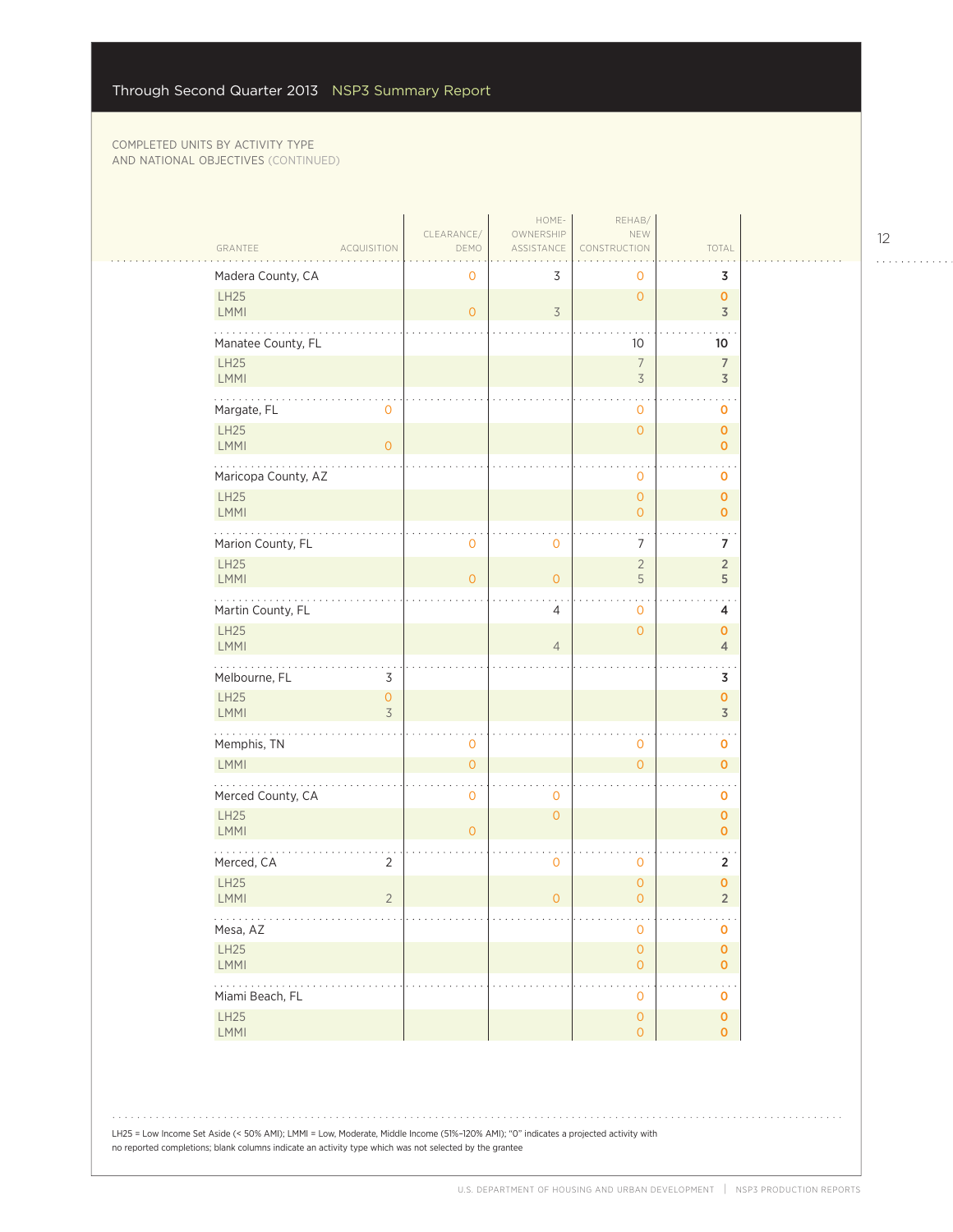| GRANTEE                             | <b>ACQUISITION</b>               | CLEARANCE/<br>DEMO | HOME-<br>OWNERSHIP<br>ASSISTANCE | REHAB/<br>NEW<br>CONSTRUCTION    | TOTAL                            |
|-------------------------------------|----------------------------------|--------------------|----------------------------------|----------------------------------|----------------------------------|
| Miami Gardens City, FL              | 0                                | 2                  |                                  | 0                                | $\overline{2}$                   |
| LH25<br>LMMI                        | $\overline{O}$                   | $\overline{2}$     |                                  | $\overline{0}$                   | $\overline{0}$<br>$\overline{2}$ |
| Miami, FL                           | 0                                |                    |                                  | 0                                | 0                                |
| LH25<br><b>LMMI</b>                 | $\overline{O}$                   |                    |                                  | $\circ$<br>$\overline{O}$        | $\mathbf{O}$<br>$\overline{0}$   |
| Miami-Dade County, FL               |                                  | $\mathbf 0$        |                                  | $\mathbf{0}$                     | $\mathbf 0$                      |
| LH25<br><b>LMMI</b>                 |                                  | $\mathbf{O}$       |                                  | $\circ$<br>$\overline{O}$        | $\overline{O}$<br>$\mathbf{0}$   |
| Milwaukee, WI                       |                                  | $\mathbf 0$        | 2                                | 0                                | 2                                |
| <b>LH25</b><br><b>LMMI</b>          |                                  | $\mathbf{O}$       | $\overline{2}$                   | $\overline{O}$<br>0              | $\overline{0}$<br>$\overline{2}$ |
| Minneapolis, MN                     |                                  | $\mathbf 0$        |                                  | $\mathbf 0$                      | $\mathbf 0$                      |
| <b>LH25</b><br><b>LMMI</b>          |                                  | $\overline{0}$     |                                  | $\overline{0}$<br>$\overline{0}$ | $\mathbf{O}$<br>$\mathbf{O}$     |
| $\sim$ $\sim$ $\sim$<br>Miramar, FL |                                  |                    | 17                               | 15                               | 32                               |
| <b>LH25</b><br><b>LMMI</b>          |                                  |                    | $\sqrt{5}$<br>12                 | $\overline{4}$<br>11             | 9<br>23                          |
| Modesto, CA                         |                                  | $\mathbf 0$        |                                  | $\mathbf 0$                      | $\mathbf 0$                      |
| LH25<br><b>LMMI</b>                 |                                  | $\overline{0}$     |                                  | $\overline{O}$<br>$\overline{O}$ | $\mathbf{O}$<br>$\overline{0}$   |
| .<br>Mohave County, AZ              | 10                               |                    |                                  |                                  | 10                               |
| LH25<br>LMMI                        | 6<br>$\overline{4}$              |                    |                                  |                                  | 6<br>$\overline{4}$              |
| Monterey County, CA                 | 2                                |                    |                                  |                                  | 2                                |
| <b>LH25</b><br><b>LMMI</b>          | $\overline{2}$<br>$\overline{O}$ |                    |                                  |                                  | $\overline{2}$<br>$\overline{0}$ |
| Montgomery County, OH               |                                  | $\mathbf 0$        |                                  | 0                                | 0                                |
| <b>LH25</b><br><b>LMMI</b>          |                                  | $\mathbf 0$        |                                  | $\overline{0}$<br>0              | $\mathbf{O}$<br>0                |
| Moreno Valley, CA                   | 0                                | $\mathbf 0$        | $\mathbf 0$                      | 0                                | $\mathbf 0$                      |
| LH25<br><b>LMMI</b>                 | $\mathsf{O}$<br>$\overline{0}$   | $\mathbf 0$        | $\circ$                          | $\mathsf{O}\xspace$              | $\mathbf{o}$<br>$\mathbf{0}$     |
| $\sim$ $\sim$ $\sim$<br>Muncie, IN  |                                  |                    |                                  | $\mathbf{1}$                     | . .<br>1                         |
| LH25<br>LMMI                        |                                  |                    |                                  | 0<br>$\mathbf{1}$                | $\mathbf 0$<br>$\mathbf{1}$      |

 $1.1.1.1.1.1.1.1.1.1$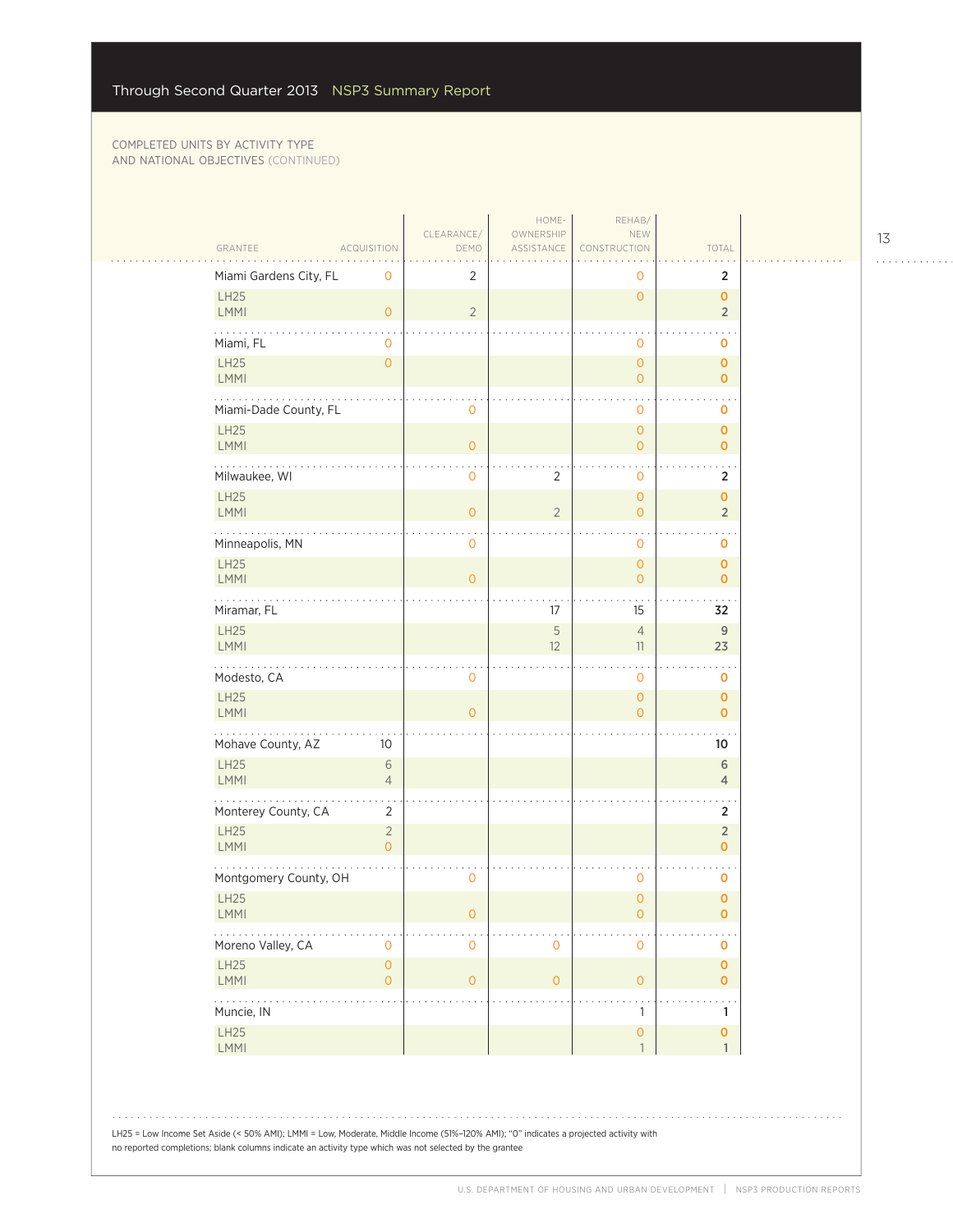$\mathcal{L}_{\mathcal{A}}$ 

| GRANTEE<br><b>ACQUISITION</b>                                                                                                                                                                                                                  | CLEARANCE/<br>DEMO             | HOME-<br>OWNERSHIP<br>ASSISTANCE | REHAB/<br>NEW<br>CONSTRUCTION       | TOTAL                       |  |
|------------------------------------------------------------------------------------------------------------------------------------------------------------------------------------------------------------------------------------------------|--------------------------------|----------------------------------|-------------------------------------|-----------------------------|--|
| Muskegon County, MI                                                                                                                                                                                                                            |                                |                                  | 0                                   | 0                           |  |
| <b>LH25</b><br>LMMI                                                                                                                                                                                                                            |                                |                                  | $\overline{O}$<br>$\overline{O}$    | 0<br>$\mathbf 0$            |  |
| Nassau County, NY<br>0                                                                                                                                                                                                                         |                                |                                  | 0                                   | 0                           |  |
| LH25<br><b>LMMI</b><br>$\circ$                                                                                                                                                                                                                 |                                |                                  | $\overline{0}$<br>$\overline{O}$    | 0<br>$\overline{0}$         |  |
| New Mexico State Program                                                                                                                                                                                                                       |                                |                                  | 19                                  | 19                          |  |
| <b>LH25</b><br><b>LMMI</b>                                                                                                                                                                                                                     |                                |                                  | 6<br>13                             | 6<br>13                     |  |
| New York City, NY<br>$\mathbf 0$                                                                                                                                                                                                               |                                |                                  |                                     | 0                           |  |
| LH25<br>$\mathbf{O}$<br><b>LMMI</b><br>$\mathbf{O}$                                                                                                                                                                                            |                                |                                  |                                     | 0<br>0                      |  |
| Newark, NJ                                                                                                                                                                                                                                     | 0                              |                                  | 0                                   | 0                           |  |
| LH25<br><b>LMMI</b>                                                                                                                                                                                                                            | $\mathbf{O}$<br>$\overline{O}$ |                                  | $\overline{0}$<br>$\mathbf{O}$      | 0<br>0                      |  |
| .<br>North Miami, FL                                                                                                                                                                                                                           |                                |                                  | 0                                   | 0                           |  |
| <b>LH25</b><br><b>LMMI</b>                                                                                                                                                                                                                     |                                |                                  | $\overline{0}$<br>$\overline{O}$    | 0<br>$\overline{0}$         |  |
| Northern Mariana Islands                                                                                                                                                                                                                       |                                |                                  | 0                                   | 0                           |  |
| LH25<br>LMMI                                                                                                                                                                                                                                   |                                |                                  | $\overline{0}$<br>$\overline{O}$    | 0<br>$\overline{0}$         |  |
| .<br>Oakland County, MI                                                                                                                                                                                                                        | 0                              | $\mathbf{O}$                     | 0                                   | 0                           |  |
| LH25<br>LMMI                                                                                                                                                                                                                                   | $\Omega$                       | $\overline{O}$<br>$\overline{O}$ | $\overline{O}$                      | 0<br>0                      |  |
| Oakland, CA                                                                                                                                                                                                                                    |                                | $\mathbf{0}$                     | $\mathbf 0$                         | 0                           |  |
| <b>LH25</b><br><b>LMMI</b>                                                                                                                                                                                                                     |                                | $\overline{O}$                   | $\overline{0}$<br>$\overline{O}$    | 0<br>$\overline{0}$         |  |
| Oklahoma State Program<br>0                                                                                                                                                                                                                    |                                |                                  |                                     | 0                           |  |
| <b>LH25</b><br>$\mathbf{O}$<br><b>LMMI</b><br>0                                                                                                                                                                                                |                                |                                  |                                     | $\overline{0}$<br>0         |  |
| Omaha, NE                                                                                                                                                                                                                                      |                                |                                  | 4                                   | 4                           |  |
| LH25<br>LMMI                                                                                                                                                                                                                                   |                                |                                  | $\sqrt{4}$<br>0                     | $\overline{4}$<br>0         |  |
| والمالم والمالي<br>Ontario, CA<br>$\mathbf 0$                                                                                                                                                                                                  |                                | $\mathbf 0$                      | 1                                   | 1                           |  |
| LH25<br>$\mathsf{O}\xspace$<br>LMMI<br>$\overline{O}$                                                                                                                                                                                          |                                | $\overline{0}$                   | $\mathbb{1}$<br>$\mathsf{O}\xspace$ | $\mathbf{1}$<br>$\mathbf 0$ |  |
|                                                                                                                                                                                                                                                |                                |                                  |                                     |                             |  |
| LH25 = Low Income Set Aside (< 50% AMI); LMMI = Low, Moderate, Middle Income (51%-120% AMI); "0" indicates a projected activity with<br>no reported completions; blank columns indicate an activity type which was not selected by the grantee |                                |                                  |                                     |                             |  |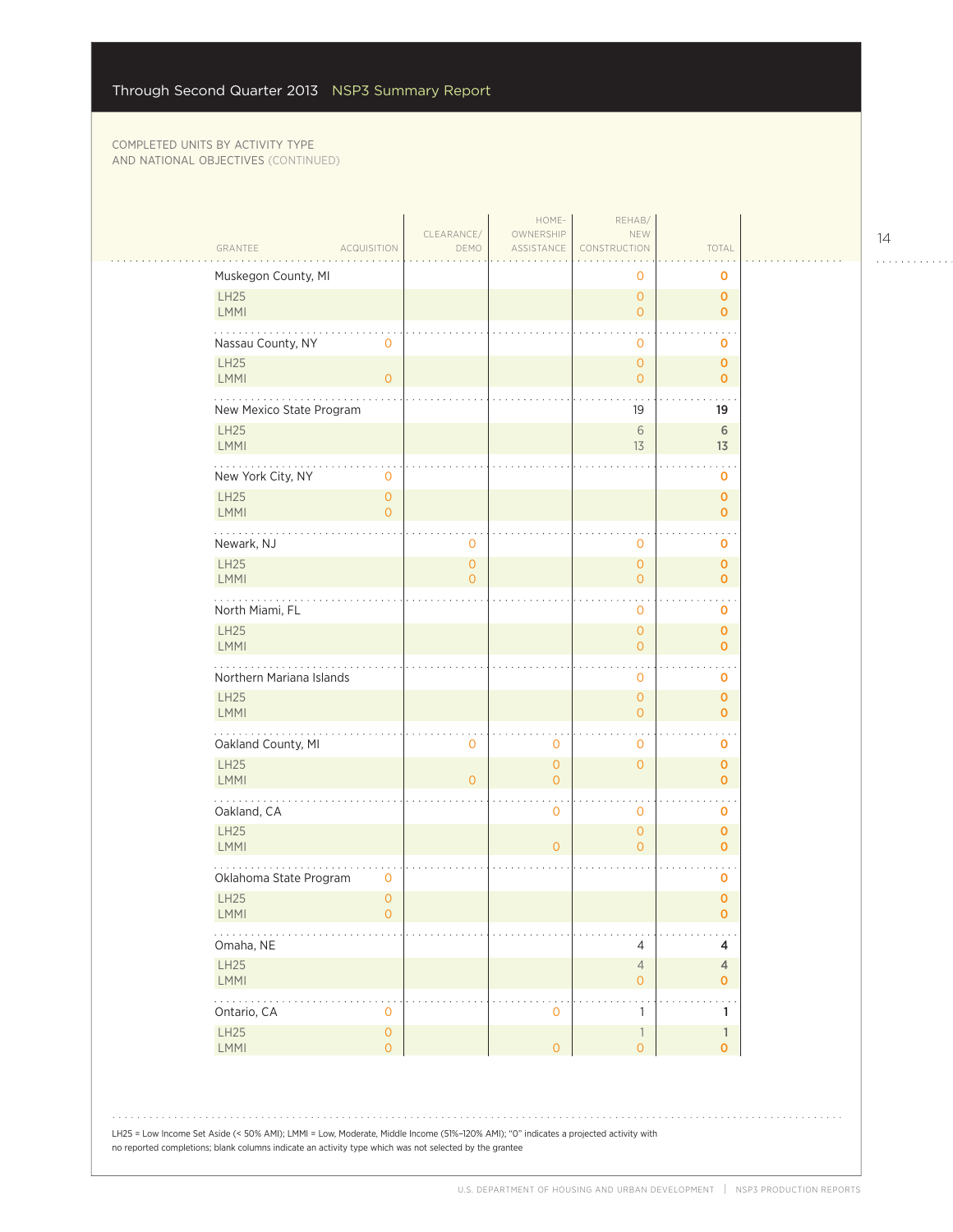| GRANTEE                    | <b>ACQUISITION</b>                    | CLEARANCE/<br>DEMO             | HOME-<br>OWNERSHIP<br>ASSISTANCE             | REHAB/<br>NEW<br>CONSTRUCTION    | TOTAL                                |
|----------------------------|---------------------------------------|--------------------------------|----------------------------------------------|----------------------------------|--------------------------------------|
| Orange County, CA          | 0                                     |                                |                                              |                                  | o                                    |
| LH25                       | $\overline{0}$                        |                                |                                              |                                  | $\mathbf{O}$                         |
| Orange County, FL          | 3                                     | 0                              | 4                                            | $\circ$                          | 7                                    |
| <b>LH25</b><br><b>LMMI</b> | $\overline{O}$<br>$\overline{3}$      | $\mathbf{O}$<br>$\overline{O}$ | $\mathbf{O}$<br>$\overline{4}$               | $\mathbf{O}$<br>$\overline{O}$   | $\mathbf{O}$<br>$\overline{7}$       |
| Orlando, FL                | 1                                     |                                |                                              |                                  | 1                                    |
| LH25<br><b>LMMI</b>        | $\overline{0}$<br>$\mathbf{1}$        |                                |                                              |                                  | $\overline{0}$<br>$\mathbf{1}$       |
| Osceola County, FL         |                                       |                                |                                              | 9                                | 9                                    |
| LH25<br>LMMI               |                                       |                                |                                              | 5<br>$\overline{4}$              | 5<br>$\overline{4}$                  |
| Palm Bay, FL               | 0                                     |                                |                                              | 6                                | 6                                    |
| <b>LH25</b><br>LMMI        | $\overline{O}$<br>$\overline{O}$      |                                |                                              | $\overline{2}$<br>$\overline{4}$ | $\overline{2}$<br>$\overline{4}$     |
| Palm Beach County, FL      | 39                                    | 9                              |                                              | $\mathbf{O}$                     | 48                                   |
| LH25<br><b>LMMI</b>        | 22<br>17                              | 9                              |                                              | $\overline{0}$                   | 22<br>26                             |
| Palm Coast City, FL        |                                       |                                | 5                                            | 3                                | 8                                    |
| <b>LH25</b><br><b>LMMI</b> |                                       |                                | 5                                            | $\overline{3}$                   | $\overline{3}$<br>5                  |
| Pasco County, FL           |                                       | 0                              | $\mathbf 0$                                  | 3                                | 3                                    |
| LH25<br>LMMI               |                                       | $\circ$                        | $\overline{O}$<br>0                          | $\overline{1}$<br>$\overline{2}$ | $\mathbb{1}$<br>$\overline{2}$       |
| Paterson, NJ               |                                       | 0                              |                                              | $\overline{2}$                   | 2                                    |
| LH25<br>LMMI               |                                       | $\overline{O}$                 |                                              | $\overline{2}$<br>$\overline{0}$ | $\overline{2}$<br>$\mathbf{O}$       |
| Paulding County, GA        | $\mathbf 0$                           |                                | $\mathbf 0$                                  | $\mathbf 0$                      | o                                    |
| <b>LH25</b><br>LMMI        | $\mathsf{O}\xspace$<br>$\overline{O}$ |                                | $\mathbf 0$<br>$\overline{0}$                | $\mathbf{O}$<br>0                | $\mathbf 0$<br>$\mathbf{o}$          |
| .<br>Pembroke Pines, FL    | 0                                     |                                | 9                                            | 4                                | $\alpha$ , $\alpha$ , $\alpha$<br>13 |
| LH25<br><b>LMMI</b>        | $\overline{O}$                        |                                | $\circ$<br>$\mathsf{g}% _{T}=\mathsf{g}_{T}$ | $\overline{O}$<br>$\overline{4}$ | $\mathbf{0}$<br>13                   |
| 1999-199<br>Peoria, AZ     | 6                                     |                                |                                              |                                  | 6                                    |
| LH25<br>LMMI               | 5<br>$\mathbf{1}$                     |                                |                                              |                                  | 5<br>$\mathbf{1}$                    |

المتحدث

. . . . . . . . . . . .

LH25 = Low Income Set Aside (< 50% AMI); LMMI = Low, Moderate, Middle Income (51%–120% AMI); "0" indicates a projected activity with no reported completions; blank columns indicate an activity type which was not selected by the grantee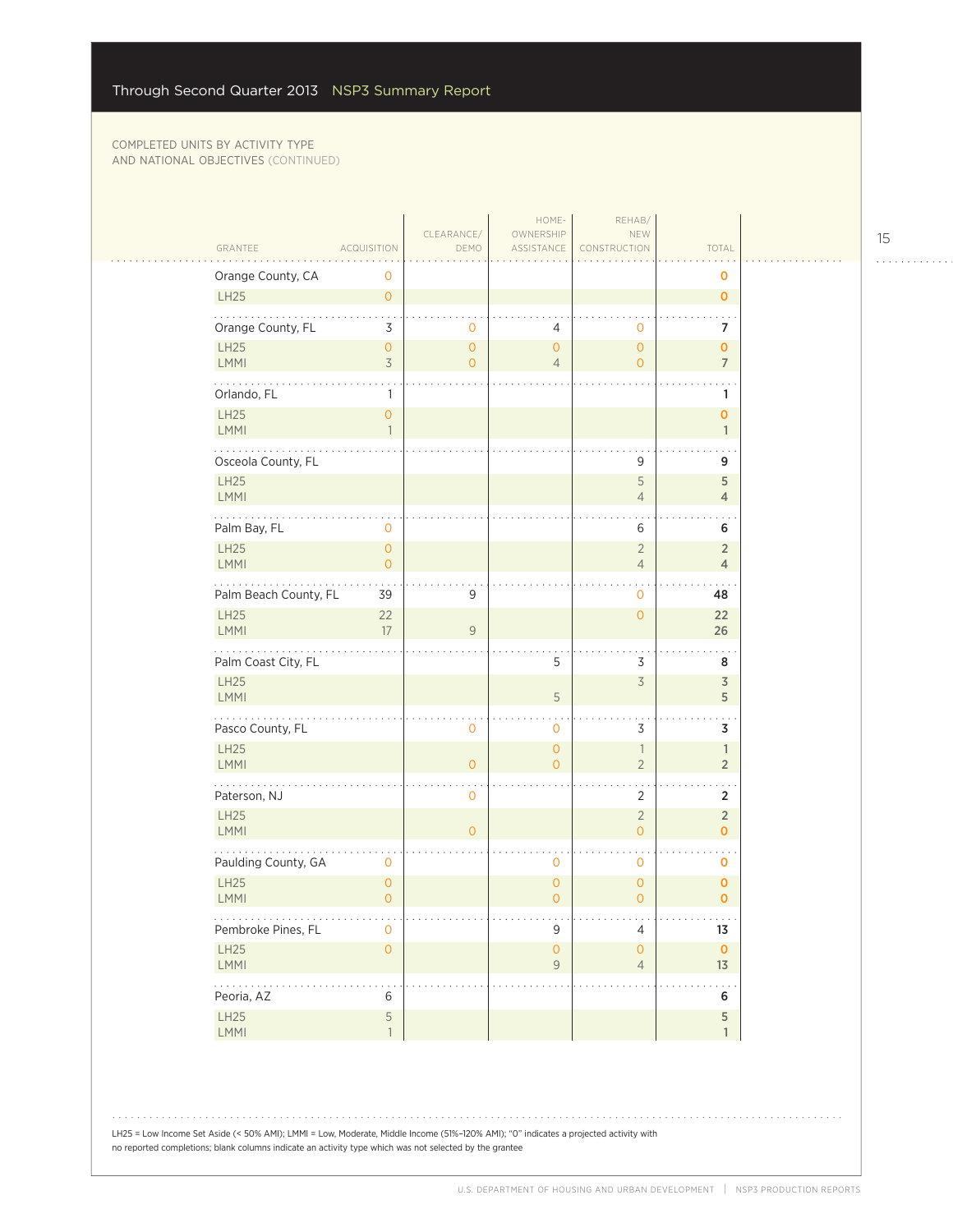$\sim$  .

| GRANTEE                    | <b>ACQUISITION</b>                       | CLEARANCE/<br>DEMO | HOME-<br>OWNERSHIP<br>ASSISTANCE | REHAB/<br>NEW<br>CONSTRUCTION    | TOTAL                             |
|----------------------------|------------------------------------------|--------------------|----------------------------------|----------------------------------|-----------------------------------|
| Perris, CA                 |                                          |                    | 0                                | 2                                | $\overline{2}$                    |
| LH25<br><b>LMMI</b>        |                                          |                    | $\overline{O}$<br>$\overline{O}$ | $\overline{2}$<br>$\overline{O}$ | $\sqrt{2}$<br>$\mathbf 0$         |
| Phoenix, AZ                | $\mathbf 0$                              | 3                  | 1                                | 54                               | 58                                |
| <b>LH25</b><br><b>LMMI</b> | $\overline{O}$<br>$\circ$                | $\overline{3}$     | 1                                | 54<br>$\circ$                    | 54<br>$\overline{4}$              |
| Pinal County, AZ           |                                          |                    | 59                               |                                  | 59                                |
| <b>LH25</b><br>LMMI        |                                          |                    | 15<br>44                         |                                  | 15<br>44                          |
| Pinellas County, FL        | 0                                        | $\mathbf 0$        | 0                                | 0                                | 0                                 |
| <b>LH25</b><br><b>LMMI</b> | $\mathsf{O}\xspace$<br>$\overline{O}$    | $\mathbf{O}$       | $\circ$                          | $\overline{0}$<br>$\mathbf{0}$   | $\pmb{\mathsf{O}}$<br>$\mathbf 0$ |
| Plantation, FL             | $\overline{2}$                           |                    |                                  | $\overline{2}$                   | 4                                 |
| LH25<br><b>LMMI</b>        | $\overline{\phantom{a}}$<br>$\mathbf{1}$ |                    |                                  | $\mathbf{1}$<br>$\overline{1}$   | $\sqrt{2}$<br>$\sqrt{2}$          |
| .<br>Polk County, Fl       |                                          | 0                  |                                  | 0                                | 0                                 |
| <b>LH25</b><br>LMMI        |                                          | $\Omega$           |                                  | $\overline{0}$<br>$\Omega$       | $\mathbf 0$<br>$\mathbf{o}$       |
| Pomona, CA                 | $\mathbf{0}$                             |                    | 0                                |                                  | o                                 |
| <b>LH25</b><br><b>LMMI</b> | $\mathsf{O}\xspace$<br>$\circ$           |                    | $\overline{O}$                   |                                  | $\pmb{0}$<br>$\mathbf 0$          |
| Pompano Beach, FL          | $\mathbf 0$                              |                    |                                  | $\mathbf 0$                      | 0                                 |
| <b>LH25</b><br>LMMI        | $\circ$<br>$\circ$                       |                    |                                  | $\overline{0}$<br>$\overline{O}$ | $\mathbf 0$<br>$\mathbf 0$        |
| Pontiac, MI*               | 0                                        |                    |                                  |                                  | 0                                 |
| <b>LH25</b><br><b>LMMI</b> | $\circ$<br>$\circ$                       |                    |                                  |                                  | $\mathbf 0$<br>$\mathbf 0$        |
| Port St. Lucie, FL         | $\overline{4}$                           |                    |                                  | 11                               | 15                                |
| <b>LH25</b><br><b>LMMI</b> | $\overline{1}$<br>3                      |                    |                                  | $\overline{3}$<br>$\,8\,$        | $\overline{4}$<br>11              |
| Prince Georges County, MD  |                                          |                    | 6                                | 0                                | 6                                 |
| <b>LH25</b><br>LMMI        |                                          |                    | 6                                | $\overline{0}$                   | $\pmb{0}$<br>$6\phantom{1}$       |
| .<br>Providence, RI        |                                          |                    |                                  | $\overline{2}$                   | $\overline{2}$                    |
| LH25<br><b>LMMI</b>        |                                          |                    |                                  | 1<br>$\mathbf{1}$                | 1<br>1                            |

LH25 = Low Income Set Aside (< 50% AMI); LMMI = Low, Moderate, Middle Income (51%–120% AMI); "0" indicates a projected activity with no reported completions; blank columns indicate an activity type which was not selected by the grantee

16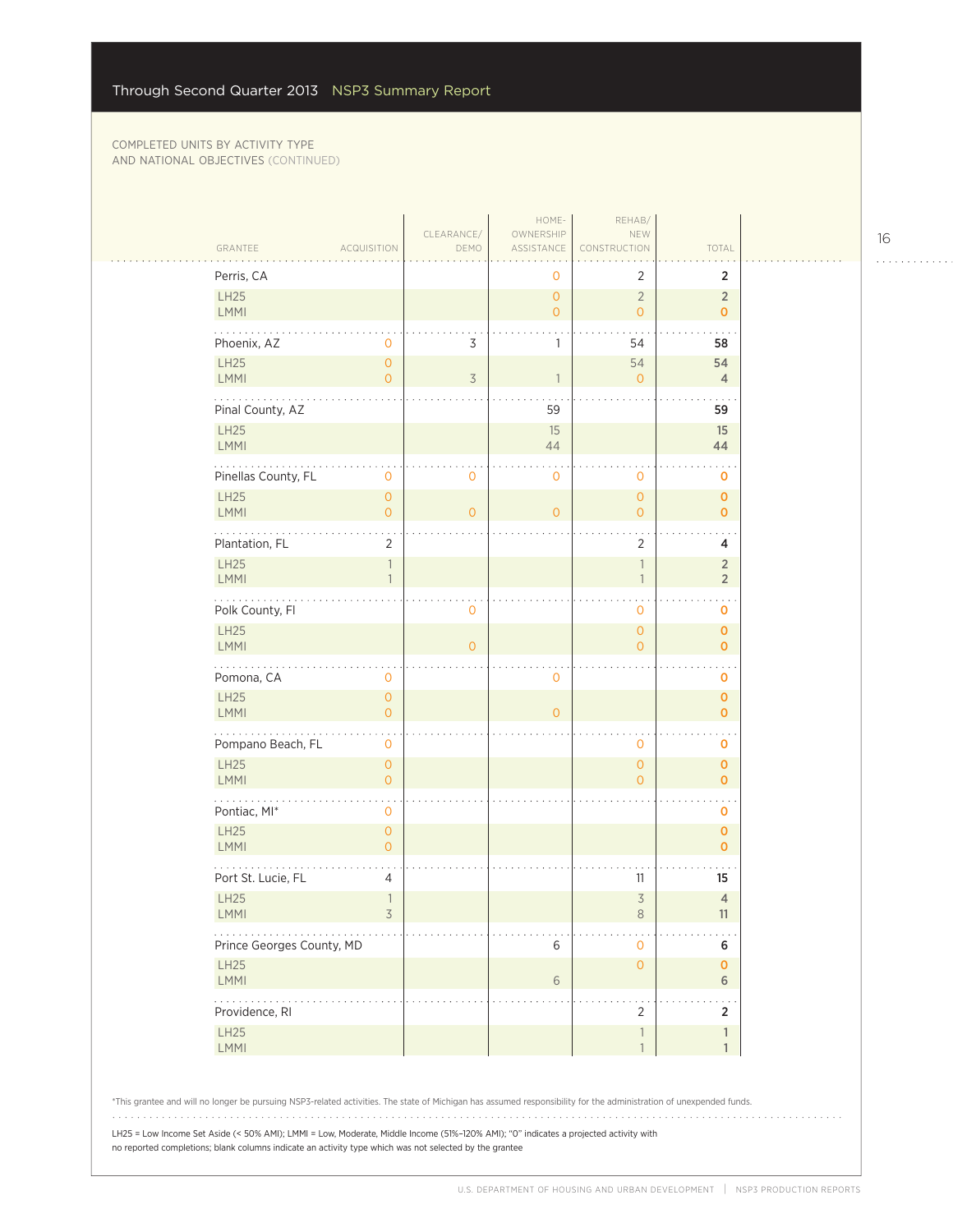| GRANTEE<br>ACQUISITION                                                                                                                                                                                                                         | CLEARANCE/<br>DEMO | HOME-<br>OWNERSHIP<br>ASSISTANCE | REHAB/<br>NEW<br>CONSTRUCTION              | TOTAL                         |  |
|------------------------------------------------------------------------------------------------------------------------------------------------------------------------------------------------------------------------------------------------|--------------------|----------------------------------|--------------------------------------------|-------------------------------|--|
| Pueblo, CO<br>0                                                                                                                                                                                                                                |                    |                                  | 0                                          | 0                             |  |
| LH25<br><b>LMMI</b><br>$\overline{0}$                                                                                                                                                                                                          |                    |                                  | $\circ$<br>$\circ$                         | $\mathbf 0$<br>$\mathbf{O}$   |  |
| Reno, NV                                                                                                                                                                                                                                       |                    |                                  | $\mathbf 0$                                | o                             |  |
| LH25                                                                                                                                                                                                                                           |                    |                                  | $\mathsf{O}\xspace$                        | $\mathbf{O}$                  |  |
| Rhode Island State Program                                                                                                                                                                                                                     |                    |                                  | $\mathbf 0$                                | 0                             |  |
| <b>LH25</b><br>LMMI                                                                                                                                                                                                                            |                    |                                  | $\mathsf{O}\xspace$<br>$\circ$             | $\mathbf{o}$<br>$\mathbf{O}$  |  |
| Rialto, CA<br>$\mathsf{O}\xspace$                                                                                                                                                                                                              |                    | 4                                | $\mathbf 0$                                | 4                             |  |
| LH25<br>LMMI<br>$\overline{0}$                                                                                                                                                                                                                 |                    | $\overline{4}$                   | $\circ$                                    | $\mathbf 0$<br>$\overline{4}$ |  |
| Richland County, OH                                                                                                                                                                                                                            | 31                 |                                  | $\mathbf 0$                                | 31                            |  |
| LH25<br><b>LMMI</b>                                                                                                                                                                                                                            | 31                 |                                  | $\circ$<br>$\circ$                         | $\mathbf{0}$<br>31            |  |
| .<br>Richmond, CA<br>0                                                                                                                                                                                                                         |                    |                                  |                                            | 0                             |  |
| LH25<br>$\overline{O}$                                                                                                                                                                                                                         |                    |                                  |                                            | $\mathbf{o}$                  |  |
| .<br>Richmond, VA                                                                                                                                                                                                                              |                    | $\mathbf 0$                      | $\mathbf 0$                                | $\mathbf 0$                   |  |
| LH25<br><b>LMMI</b>                                                                                                                                                                                                                            |                    | $\overline{0}$                   | $\mathsf{O}\xspace$<br>$\overline{0}$      | $\mathbf 0$<br>$\mathbf{O}$   |  |
| Riverside County, CA                                                                                                                                                                                                                           |                    | 59                               | $\mathbf{O}$                               | 59                            |  |
| LH25<br>LMMI                                                                                                                                                                                                                                   |                    | 27<br>32                         | $\overline{0}$<br>$\overline{O}$           | 27<br>32                      |  |
| .<br>Riverside, CA<br>46                                                                                                                                                                                                                       | 0                  |                                  |                                            | 46                            |  |
| LH25<br>44<br><b>LMMI</b><br>$\overline{2}$                                                                                                                                                                                                    | $\overline{O}$     |                                  |                                            | 44<br>$\overline{2}$          |  |
| Sacramento County, CA                                                                                                                                                                                                                          |                    |                                  | 18                                         | 18                            |  |
| LH25<br><b>LMMI</b>                                                                                                                                                                                                                            |                    |                                  | $\overline{4}$<br>14                       | $\overline{4}$<br>14          |  |
| Saginaw, MI                                                                                                                                                                                                                                    | 27                 |                                  | $\mathbf 0$                                | 27                            |  |
| <b>LMMI</b>                                                                                                                                                                                                                                    | 27                 |                                  | $\circ$                                    | 27                            |  |
| San Bernardino County, CA                                                                                                                                                                                                                      |                    | $\mathbf 0$                      | $\mathbf 0$                                | 0                             |  |
| LH25<br><b>LMMI</b>                                                                                                                                                                                                                            |                    | $\overline{0}$                   | $\mathsf{O}\xspace$<br>$\mathsf{O}\xspace$ | $\mathbf 0$<br>$\overline{0}$ |  |
| .<br>San Bernardino, CA<br>0                                                                                                                                                                                                                   |                    |                                  |                                            | 0                             |  |
| LH25<br>$\mathsf{O}\xspace$<br>LMMI<br>0                                                                                                                                                                                                       |                    |                                  |                                            | $\mathbf 0$<br>$\mathbf{O}$   |  |
|                                                                                                                                                                                                                                                |                    |                                  |                                            |                               |  |
|                                                                                                                                                                                                                                                |                    |                                  |                                            |                               |  |
| LH25 = Low Income Set Aside (< 50% AMI); LMMI = Low, Moderate, Middle Income (51%-120% AMI); "0" indicates a projected activity with<br>no reported completions; blank columns indicate an activity type which was not selected by the grantee |                    |                                  |                                            |                               |  |

 $\begin{array}{cccccccccccccc} . & . & . & . & . & . & . & . & . & . & . & . & . \end{array}$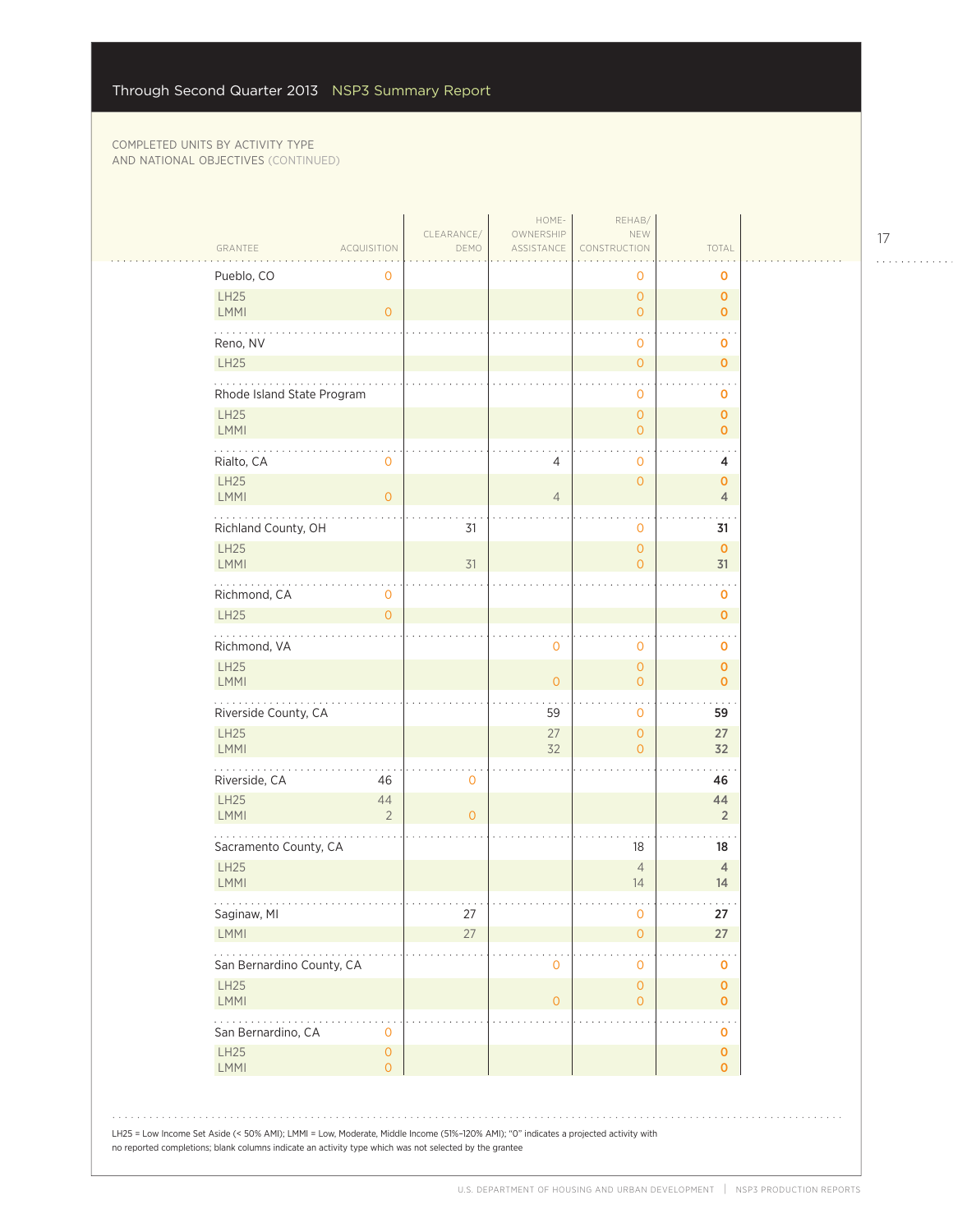| GRANTEE                                                                                                                                                                                                                                        | <b>ACQUISITION</b>                    | CLEARANCE/<br>DEMO | HOME-<br>OWNERSHIP<br>ASSISTANCE | REHAB/<br>NEW<br>CONSTRUCTION              | TOTAL                            |
|------------------------------------------------------------------------------------------------------------------------------------------------------------------------------------------------------------------------------------------------|---------------------------------------|--------------------|----------------------------------|--------------------------------------------|----------------------------------|
| San Joaquin County, CA                                                                                                                                                                                                                         | 0                                     |                    |                                  | 20                                         | 20                               |
| LH25<br>LMMI                                                                                                                                                                                                                                   | $\overline{0}$                        |                    |                                  | 20                                         | $\mathbf 0$<br>20                |
| Sanford, FL                                                                                                                                                                                                                                    | $\overline{2}$                        | $\overline{2}$     |                                  |                                            | 4                                |
| LH25<br><b>LMMI</b>                                                                                                                                                                                                                            | $\sqrt{2}$<br>$\overline{O}$          | $\overline{2}$     |                                  |                                            | $\sqrt{2}$<br>$\sqrt{2}$         |
| .<br>Santa Ana, CA                                                                                                                                                                                                                             | 0                                     |                    |                                  |                                            | o                                |
| LH25<br>LMMI                                                                                                                                                                                                                                   | $\mathsf{O}\xspace$<br>$\overline{0}$ |                    |                                  |                                            | $\mathbf 0$<br>$\mathbf 0$       |
| Sarasota County, FL                                                                                                                                                                                                                            | 22                                    |                    |                                  |                                            | 22                               |
| <b>LH25</b><br>LMMI                                                                                                                                                                                                                            | $\sqrt{6}$<br>16                      |                    |                                  |                                            | $\,$ 6 $\,$<br>16                |
| Sarasota, FL                                                                                                                                                                                                                                   | 0                                     |                    |                                  | $\overline{2}$                             | $\overline{2}$                   |
| LH25<br><b>LMMI</b>                                                                                                                                                                                                                            | $\overline{0}$<br>$\overline{0}$      |                    |                                  | $\overline{2}$                             | $\mathbf 0$<br>$\overline{2}$    |
| $\cdots$<br>Savannah, GA                                                                                                                                                                                                                       |                                       | 1                  |                                  | 5                                          | $\sim$<br>6                      |
| LH25<br>LMMI                                                                                                                                                                                                                                   |                                       | 1                  |                                  | $\overline{2}$<br>3                        | $\sqrt{2}$<br>$\overline{4}$     |
| Seminole County, FL                                                                                                                                                                                                                            | 5                                     |                    |                                  |                                            | $\sim$<br>5                      |
| LH25<br>LMMI                                                                                                                                                                                                                                   | $\mathbb{1}$<br>$\overline{4}$        |                    |                                  |                                            | $\mathbb{1}$<br>$\overline{4}$   |
| .<br>Solano County, CA                                                                                                                                                                                                                         |                                       |                    |                                  | 6                                          | 6                                |
| LH25<br>LMMI                                                                                                                                                                                                                                   |                                       |                    |                                  | $\overline{4}$<br>$\overline{2}$           | $\overline{4}$<br>$\overline{2}$ |
| South Bend, IN                                                                                                                                                                                                                                 |                                       |                    |                                  | $\mathbf 0$                                | o                                |
| <b>LH25</b><br><b>LMMI</b>                                                                                                                                                                                                                     |                                       |                    |                                  | $\circ$<br>$\overline{0}$                  | $\mathbf 0$<br>$\mathbf 0$       |
| South Carolina<br>State Program                                                                                                                                                                                                                | 11                                    | 25                 |                                  | 5                                          | 41                               |
| <b>LH25</b>                                                                                                                                                                                                                                    | 4                                     |                    |                                  | $\overline{0}$                             | 4                                |
| <b>LMMI</b>                                                                                                                                                                                                                                    | $\overline{7}$                        | 25                 |                                  | $\mathsf S$                                | 37                               |
| Southfield, MI                                                                                                                                                                                                                                 |                                       |                    | $\mathbf 0$                      | $\mathbf 0$                                | o                                |
| LH25<br><b>LMMI</b>                                                                                                                                                                                                                            |                                       |                    | $\mathbf{O}$                     | $\mathsf{O}\xspace$<br>$\circ$             | 0<br>$\mathbf 0$                 |
| Springfield, MA                                                                                                                                                                                                                                |                                       |                    |                                  | 3                                          | 3                                |
| LH25<br>LMMI                                                                                                                                                                                                                                   |                                       |                    |                                  | $\overline{\phantom{a}}$<br>$\overline{2}$ | $\mathbb{1}$<br>$\sqrt{2}$       |
| LH25 = Low Income Set Aside (< 50% AMI); LMMI = Low, Moderate, Middle Income (51%-120% AMI); "0" indicates a projected activity with<br>no reported completions; blank columns indicate an activity type which was not selected by the grantee |                                       |                    |                                  |                                            |                                  |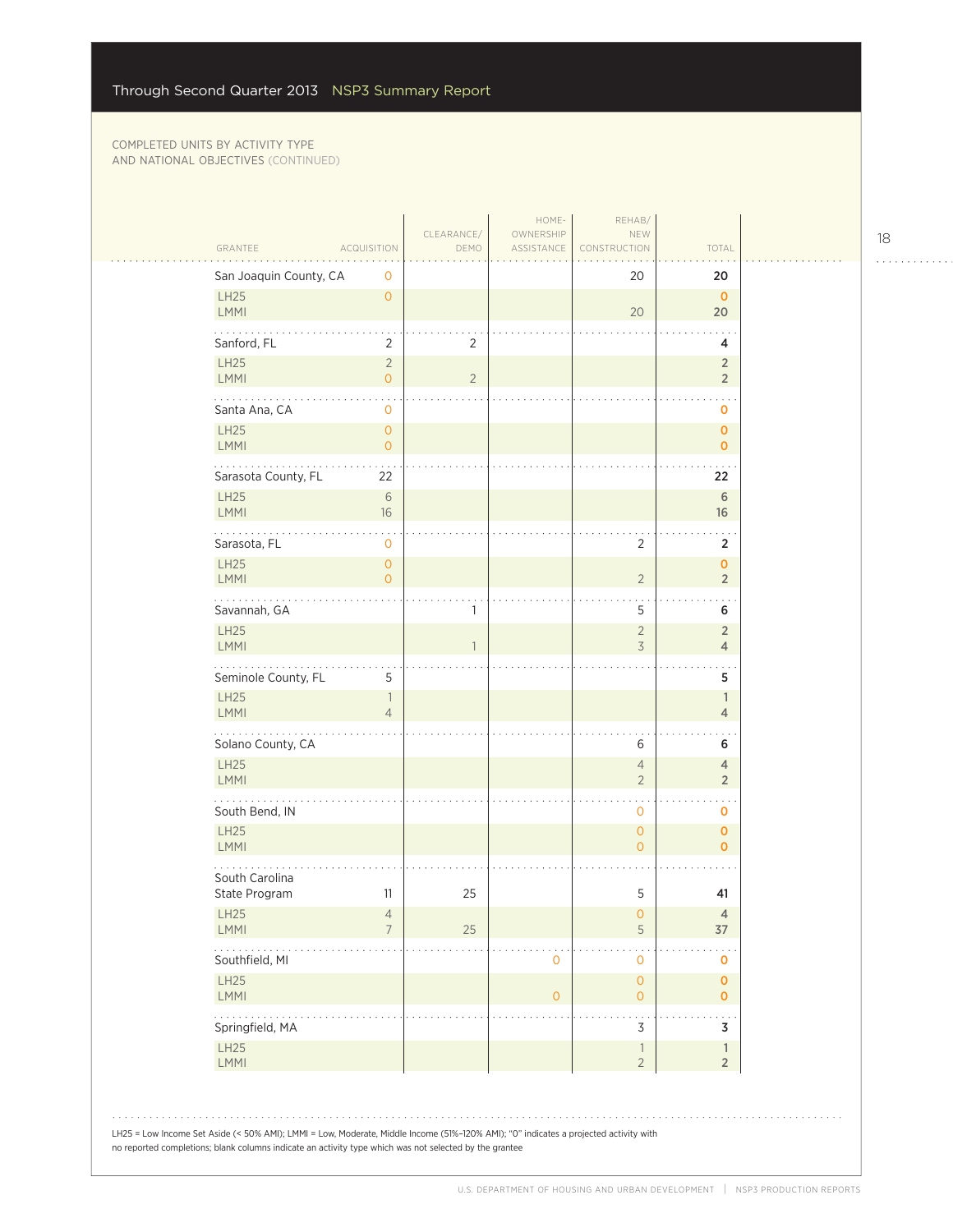| GRANTEE                          | <b>ACQUISITION</b>                       | CLEARANCE/<br>DEMO | HOME-<br>OWNERSHIP<br>ASSISTANCE | REHAB/<br>NEW<br>CONSTRUCTION              | TOTAL                            |
|----------------------------------|------------------------------------------|--------------------|----------------------------------|--------------------------------------------|----------------------------------|
| St Paul, MN                      | 0                                        | $\mathbf 0$        |                                  | 2                                          | 2                                |
| LH25<br>LMMI                     | $\overline{O}$<br>$\circ$                | $\overline{0}$     |                                  | $\overline{2}$<br>$\overline{O}$           | $\overline{2}$<br>$\mathbf{O}$   |
| St Petersburg, FL                | $\ddot{\phantom{0}}$<br>0                | $\mathbf 0$        | 0                                | $\mathbf 0$                                | 0                                |
| LH25<br>LMMI                     | $\mathsf{O}\xspace$                      | $\overline{0}$     | $\overline{0}$<br>$\overline{O}$ | $\mathsf{O}\xspace$<br>$\overline{O}$      | $\mathbf 0$<br>$\mathbf 0$       |
| St. Clair County, MI             | $\overline{2}$                           | 24                 |                                  | 8                                          | 34                               |
| <b>LH25</b><br>LMMI              | $\overline{2}$                           | 24                 |                                  | $\overline{4}$<br>$\overline{4}$           | $\overline{4}$<br>30             |
| $\cdots$<br>St. Louis County, MO |                                          |                    |                                  | 3                                          | 3                                |
| <b>LH25</b><br>LMMI              |                                          |                    |                                  | $\overline{\phantom{a}}$<br>$\overline{2}$ | $\mathbf{1}$<br>$\overline{2}$   |
| St. Louis, MO                    |                                          |                    |                                  | $\mathbf 0$                                | $\ddotsc$<br>0                   |
| LH25<br>LMMI                     |                                          |                    |                                  | $\mathbf 0$<br>$\overline{O}$              | $\mathbf 0$<br>$\mathbf{O}$      |
| .<br>St. Lucie County, FL        | 10                                       |                    |                                  | $\mathbf 0$                                | 10                               |
| <b>LH25</b><br>LMMI              | $\overline{\phantom{a}}$<br>$\mathsf{9}$ |                    |                                  | $\mathbf{O}$                               | $\mathbf{1}$<br>9                |
| Stanislaus County, CA            | 6                                        |                    | 0                                | 2                                          | 8                                |
| <b>LH25</b><br>LMMI              | $\overline{3}$<br>3                      |                    | $\overline{O}$<br>$\overline{O}$ | $\overline{\phantom{a}}$<br>$\overline{1}$ | $\overline{4}$<br>$\overline{4}$ |
| State of Alabama                 |                                          |                    |                                  | $\mathbf 0$                                | $\mathbf 0$                      |
| LH25<br>LMMI                     |                                          |                    |                                  | $\mathsf{O}\xspace$<br>$\overline{O}$      | $\mathbf 0$<br>$\mathbf{O}$      |
| State of Arkansas                |                                          |                    |                                  | $\mathbf 0$                                | O                                |
| <b>LH25</b><br>LMMI              |                                          |                    |                                  | $\mathbf{O}$<br>$\overline{0}$             | $\mathbf{O}$<br>$\mathbf 0$      |
| State of California              | 0                                        |                    |                                  |                                            | 0                                |
| <b>LH25</b><br><b>LMMI</b>       | $\overline{0}$<br>$\mathsf{O}\xspace$    |                    |                                  |                                            | $\mathbf 0$<br>0                 |
| State of Colorado                |                                          |                    |                                  | $\mathbf 0$                                | O                                |
| LH25<br>LMMI                     |                                          |                    |                                  | $\mathsf{O}$<br>$\mathbf{O}$               | $\pmb{0}$<br>$\mathbf{O}$        |
| .<br>State of Delaware           |                                          |                    | $\overline{4}$                   | 32                                         | .<br>36                          |
| LH25<br>LMMI                     |                                          |                    | $\overline{4}$                   | $\overline{7}$<br>25                       | $7\overline{ }$<br>29            |

LH25 = Low Income Set Aside (< 50% AMI); LMMI = Low, Moderate, Middle Income (51%–120% AMI); "0" indicates a projected activity with no reported completions; blank columns indicate an activity type which was not selected by the grantee

. . . . . . . . . . . .

 $\mathbb{R}$  . .

 $\bar{z}$  is a  $\bar{z}$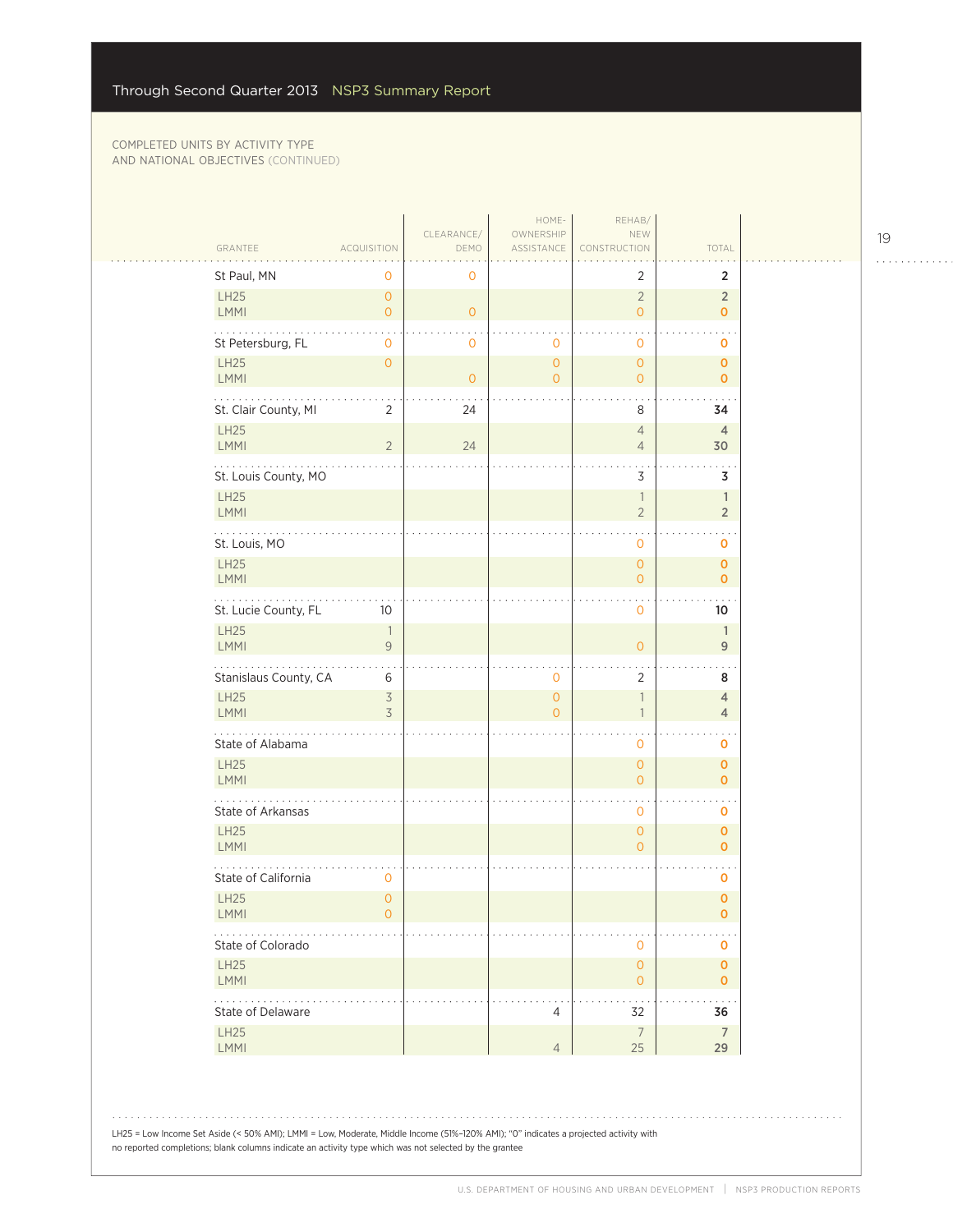|                                                              | CLEARANCE/                            | HOME-                                 | REHAB/                                 |                               |  |
|--------------------------------------------------------------|---------------------------------------|---------------------------------------|----------------------------------------|-------------------------------|--|
| GRANTEE<br><b>ACQUISITION</b>                                | DEMO                                  | OWNERSHIP<br>ASSISTANCE               | NEW<br>CONSTRUCTION                    | TOTAL                         |  |
| State of Florida                                             |                                       |                                       | 21                                     | 21                            |  |
| LH25                                                         |                                       |                                       | 13                                     | 13                            |  |
| <b>LMMI</b>                                                  |                                       |                                       | $\,8\,$                                | 8                             |  |
| State of Georgia<br>$\mathbf 0$                              | 0                                     | $\mathbf 0$                           | 31                                     | 31                            |  |
| LH25<br>$\mathsf{O}\xspace$<br><b>LMMI</b><br>$\overline{O}$ | $\mathsf{O}\xspace$<br>$\overline{O}$ | $\mathsf{O}\xspace$<br>$\overline{0}$ | $\,8\,$<br>23                          | $\,$ 8 $\,$<br>23             |  |
| State of Idaho<br>18                                         |                                       |                                       |                                        | 18                            |  |
| <b>LH25</b><br>$\overline{9}$                                |                                       |                                       |                                        | $\mathsf g$                   |  |
| LMMI<br>$\overline{9}$                                       |                                       |                                       |                                        | 9                             |  |
| State of Illinois                                            |                                       |                                       | 0                                      | 0                             |  |
| <b>LH25</b><br>LMMI                                          |                                       |                                       | $\overline{0}$<br>$\mathbf{O}$         | $\mathbf 0$<br>$\mathbf 0$    |  |
|                                                              |                                       |                                       |                                        | $\ddotsc$                     |  |
| State of Indiana-IHCDA                                       |                                       |                                       | 18                                     | 18                            |  |
| <b>LH25</b><br><b>LMMI</b>                                   |                                       |                                       | 11<br>$\overline{7}$                   | 11<br>$\overline{7}$          |  |
| a a shekarar a<br>State of Iowa                              | 1                                     |                                       | $\ddot{\phantom{1}}$<br>$\overline{2}$ | $\ddotsc$<br>3                |  |
| <b>LH25</b>                                                  | $\mathbf{1}$                          |                                       | $\overline{\phantom{a}}$               | $\overline{2}$                |  |
| LMMI                                                         | $\overline{O}$                        |                                       | $\overline{1}$                         | $\mathbf{1}$                  |  |
| State of Kansas<br>0                                         |                                       |                                       | 0                                      | $\mathbf 0$                   |  |
| LH25<br>$\mathbf{O}$<br>LMMI<br>$\Omega$                     |                                       |                                       | $\overline{O}$<br>$\overline{O}$       | $\mathbf 0$<br>$\mathbf{0}$   |  |
| .                                                            |                                       |                                       |                                        |                               |  |
| State of Kentucky<br>LH25                                    |                                       |                                       | 1<br>$\overline{0}$                    | 1<br>$\mathbf 0$              |  |
| LMMI                                                         |                                       |                                       | $\overline{1}$                         | $\mathbf{1}$                  |  |
| State of Louisiana                                           | 0                                     |                                       | 0                                      | $\mathbf 0$                   |  |
| <b>LH25</b>                                                  | $\overline{O}$                        |                                       | $\overline{0}$                         | $\mathbf 0$                   |  |
| LMMI                                                         | $\overline{0}$                        |                                       | $\overline{O}$                         | $\mathbf{O}$                  |  |
| State of Maine                                               |                                       |                                       | 0                                      | $\mathbf 0$                   |  |
| <b>LH25</b><br><b>LMMI</b>                                   |                                       |                                       | $\overline{0}$<br>0                    | $\mathbf 0$<br>0              |  |
| State of Maryland<br>$\mathbf 0$                             |                                       | $\mathbf 0$                           | 0                                      | $\mathbf 0$                   |  |
| LH25<br>$\mathsf{O}\xspace$                                  |                                       |                                       | $\mathsf{O}\xspace$                    | $\pmb{0}$                     |  |
| LMMI<br>$\mathsf{O}\xspace$<br>.                             |                                       | $\mathsf O$                           | $\mathsf{O}\xspace$                    | $\mathbf{O}$                  |  |
| State of Massachusetts<br>$\overline{4}$                     |                                       |                                       | $\overline{2}$                         | 6                             |  |
| LH25<br>$\mathsf{O}\xspace$<br>LMMI<br>$\overline{4}$        |                                       |                                       | $\mathsf{O}\xspace$<br>$\overline{2}$  | $\mathbf 0$<br>$6\phantom{a}$ |  |
|                                                              |                                       |                                       |                                        |                               |  |
|                                                              |                                       |                                       |                                        |                               |  |
|                                                              |                                       |                                       |                                        |                               |  |

LH25 = Low Income Set Aside (< 50% AMI); LMMI = Low, Moderate, Middle Income (51%–120% AMI); "0" indicates a projected activity with no reported completions; blank columns indicate an activity type which was not selected by the grantee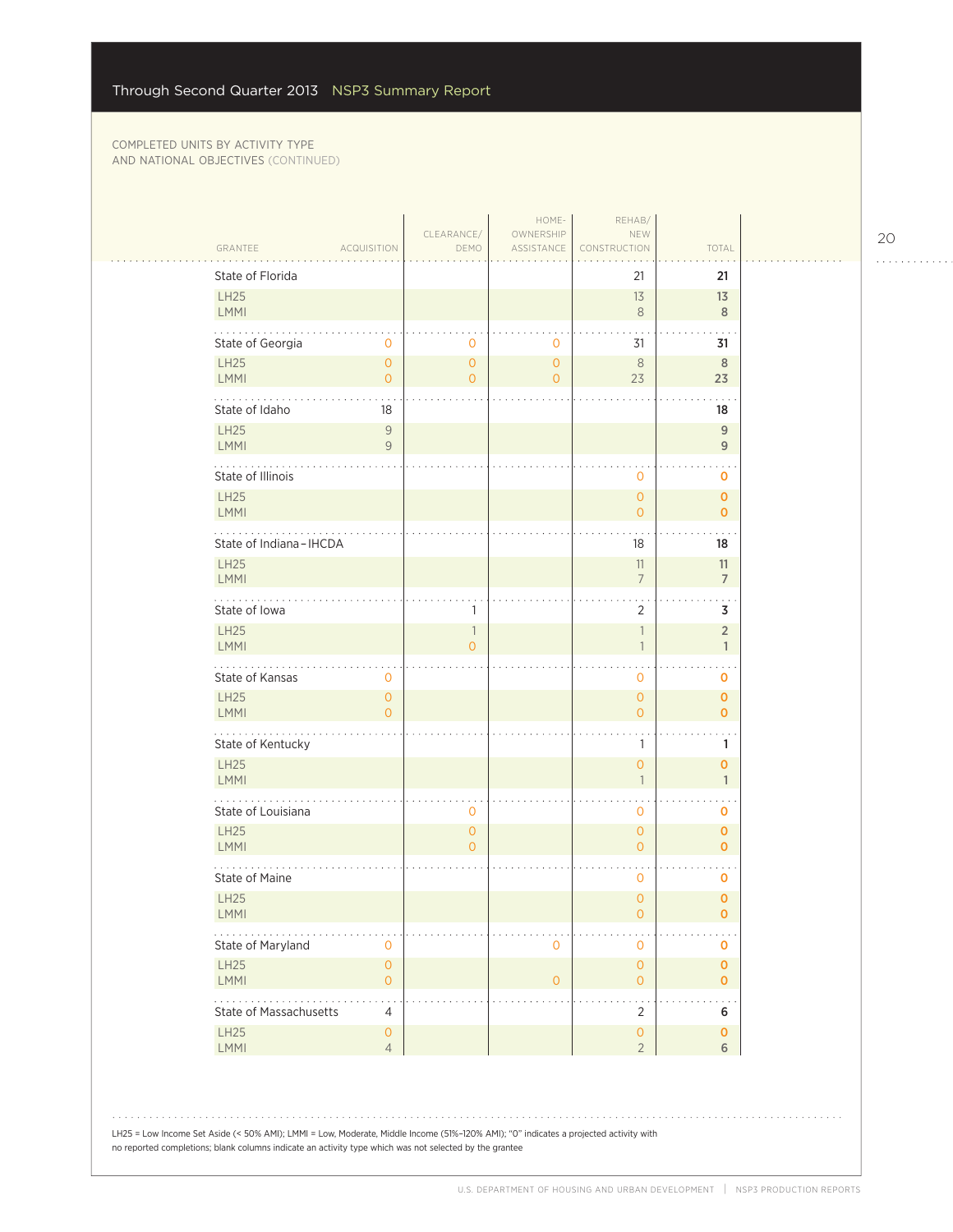| GRANTEE                                | <b>ACQUISITION</b>                    | CLEARANCE/<br>DEMO | HOME-<br>OWNERSHIP<br>ASSISTANCE      | REHAB/<br>NEW<br>CONSTRUCTION         | TOTAL                        |  |
|----------------------------------------|---------------------------------------|--------------------|---------------------------------------|---------------------------------------|------------------------------|--|
|                                        |                                       |                    |                                       | 0                                     | $\mathbf 0$                  |  |
| State of Michigan<br><b>LH25</b>       |                                       |                    |                                       | $\overline{O}$                        | $\mathbf 0$                  |  |
| State of Minnesota                     |                                       |                    |                                       | 13                                    | 13                           |  |
| <b>LH25</b><br><b>LMMI</b>             |                                       |                    |                                       | $\overline{4}$<br>9                   | $\overline{4}$<br>9          |  |
| State of Mississippi                   |                                       |                    |                                       | 100                                   | 100                          |  |
| LH25                                   |                                       |                    |                                       | 100                                   | 100                          |  |
| .<br>State of Missouri                 |                                       | 3                  | $\mathbf{0}$                          | 7                                     | 10                           |  |
| <b>LH25</b><br>LMMI                    |                                       | 3                  | $\circ$                               | $\overline{2}$<br>5                   | $\overline{2}$<br>8          |  |
| State of Montana                       |                                       |                    |                                       | $\mathbf{O}$                          | 0                            |  |
| <b>LH25</b><br>LMMI                    |                                       |                    |                                       | $\circ$<br>0                          | $\mathbf{O}$<br>$\mathbf{O}$ |  |
| State of Nebraska                      |                                       |                    |                                       | 0                                     | 0                            |  |
| <b>LH25</b><br>LMMI                    |                                       |                    |                                       | $\mathbf{O}$<br>$\overline{0}$        | $\mathbf 0$<br>$\mathbf 0$   |  |
| .<br>State of Nevada                   |                                       |                    | 44                                    | 0                                     | 44                           |  |
| <b>LH25</b><br><b>LMMI</b>             |                                       |                    | 17<br>27                              | $\circ$                               | 17<br>27                     |  |
| State of New Hampshire                 | $\mathbf 0$                           | 0                  |                                       | 9                                     | $\sim$<br>9                  |  |
| LH25<br><b>LMMI</b>                    | $\mathsf{O}\xspace$<br>$\overline{0}$ | $\overline{0}$     |                                       | $\circ$<br>$\overline{9}$             | $\mathbf 0$<br>9             |  |
| .<br>State of New Jersey               |                                       |                    |                                       | $\mathbf{0}$                          | 0                            |  |
| LH25<br><b>LMMI</b>                    |                                       |                    |                                       | $\circ$<br>$\circ$                    | $\mathbf 0$<br>$\mathbf{O}$  |  |
| State of New York                      |                                       |                    |                                       | $\mathbf 0$                           | O                            |  |
| <b>LH25</b><br>LMMI                    |                                       |                    |                                       | $\mathbf{O}$<br>$\overline{0}$        | $\pmb{0}$<br>$\mathbf{O}$    |  |
| State of North Carolina                | 3                                     |                    | $\mathsf{O}\xspace$                   | 8                                     | 11                           |  |
| LH25<br>LMMI                           | $\overline{3}$<br>$\mathsf{O}\xspace$ |                    | $\mathsf{O}\xspace$<br>$\overline{O}$ | $\,8\,$<br>$\circ$                    | 11<br>$\mathbf{O}$           |  |
| State of North Dakota-<br><b>NDHFA</b> |                                       |                    |                                       | $\mathsf O$                           | $\mathbf 0$                  |  |
| LH25<br>LMMI                           |                                       |                    |                                       | $\mathsf{O}\xspace$<br>$\overline{0}$ | $\mathbf 0$<br>$\mathbf{O}$  |  |

LH25 = Low Income Set Aside (< 50% AMI); LMMI = Low, Moderate, Middle Income (51%–120% AMI); "0" indicates a projected activity with no reported completions; blank columns indicate an activity type which was not selected by the grantee

. . . . . . . . . . . .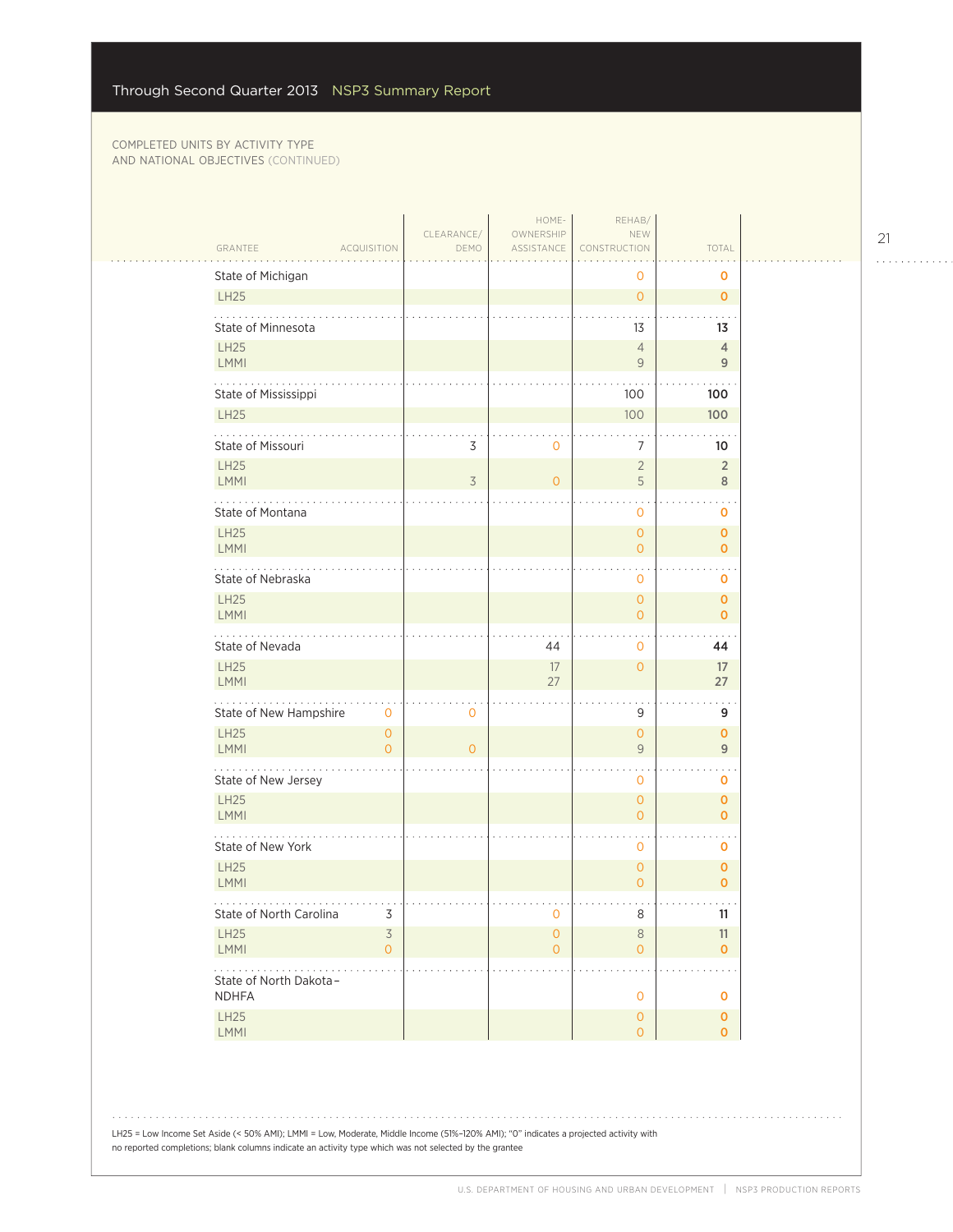|                                                                                                                                                                                                                                                | CLEARANCE/          | HOME-<br>OWNERSHIP               | REHAB/<br>NEW                         |                             |  |
|------------------------------------------------------------------------------------------------------------------------------------------------------------------------------------------------------------------------------------------------|---------------------|----------------------------------|---------------------------------------|-----------------------------|--|
| GRANTEE<br>ACQUISITION                                                                                                                                                                                                                         | DEMO                | ASSISTANCE                       | CONSTRUCTION                          | TOTAL                       |  |
| State of Ohio                                                                                                                                                                                                                                  |                     |                                  | 0                                     | $\mathbf 0$                 |  |
| <b>LH25</b>                                                                                                                                                                                                                                    |                     |                                  | $\overline{O}$                        | $\mathbf 0$                 |  |
| State of Oregon                                                                                                                                                                                                                                |                     | 16                               | 22                                    | 38                          |  |
| <b>LH25</b><br>LMMI                                                                                                                                                                                                                            |                     | $\overline{\phantom{a}}$<br>15   | 19<br>3                               | 20<br>18                    |  |
| State of Pennsylvania<br>0                                                                                                                                                                                                                     |                     | 0                                | 0                                     | o                           |  |
| <b>LH25</b><br>$\mathbf{O}$<br>LMMI<br>$\overline{O}$                                                                                                                                                                                          |                     | $\overline{0}$<br>$\overline{O}$ | $\mathsf{O}\xspace$<br>$\overline{O}$ | $\mathbf 0$<br>$\mathbf{O}$ |  |
| State of South Dakota                                                                                                                                                                                                                          |                     |                                  | 26                                    | 27                          |  |
| <b>LH25</b><br>LMMI                                                                                                                                                                                                                            | $\mathbf{1}$        |                                  | 18<br>$8\phantom{1}$                  | 19<br>8                     |  |
| State of Tennessee                                                                                                                                                                                                                             |                     |                                  | $\circ$                               | 0                           |  |
| <b>LH25</b><br>LMMI                                                                                                                                                                                                                            |                     |                                  | $\overline{O}$<br>$\overline{O}$      | 0<br>$\mathbf{O}$           |  |
| State of Texas-TDHCA                                                                                                                                                                                                                           |                     |                                  | 0                                     | o                           |  |
| <b>LH25</b>                                                                                                                                                                                                                                    |                     |                                  | $\overline{O}$                        | 0<br>$\sim$ $\sim$          |  |
| State of Utah                                                                                                                                                                                                                                  |                     |                                  | 0                                     | o                           |  |
| <b>LH25</b><br><b>LMMI</b>                                                                                                                                                                                                                     |                     |                                  | $\overline{0}$<br>$\overline{O}$      | $\mathbf 0$<br>$\mathbf{o}$ |  |
| State of Vermont<br>$\mathbf 0$                                                                                                                                                                                                                |                     |                                  | 12                                    | 12                          |  |
| <b>LH25</b><br>$\overline{0}$<br>LMMI                                                                                                                                                                                                          |                     |                                  | $\mathbf{O}$<br>12                    | $\mathbf 0$<br>12           |  |
| .<br>State of Virginia<br>0                                                                                                                                                                                                                    |                     |                                  | 0                                     | 0                           |  |
| <b>LMMI</b><br>$\overline{0}$                                                                                                                                                                                                                  |                     |                                  | $\overline{O}$                        | $\mathbf 0$                 |  |
| State of Washington<br>14                                                                                                                                                                                                                      |                     |                                  | 0                                     | 14                          |  |
| <b>LH25</b><br>14<br>LMMI<br>$\mathbf{O}$                                                                                                                                                                                                      |                     |                                  | $\overline{O}$<br>$\overline{O}$      | 14<br>$\mathbf 0$           |  |
| State of West Virginia                                                                                                                                                                                                                         | 60                  |                                  | 0                                     | 60                          |  |
| LH25<br>LMMI                                                                                                                                                                                                                                   | 60                  |                                  | $\mathsf{O}\xspace$<br>$\overline{O}$ | $\mathbf 0$<br>60           |  |
| State of Wisconsin                                                                                                                                                                                                                             | $\mathsf{O}\xspace$ |                                  | $\bullet$<br>6                        | 6                           |  |
| <b>LH25</b><br><b>LMMI</b>                                                                                                                                                                                                                     | $\mathbf{O}$        |                                  | $\mathfrak{Z}$<br>$\mathfrak{Z}$      | 3<br>$\overline{3}$         |  |
| .<br>Stockton, CA<br>0                                                                                                                                                                                                                         |                     |                                  | 10                                    | 10                          |  |
| LH25<br>$\mathsf{O}\xspace$<br>LMMI<br>$\mathbf{O}$                                                                                                                                                                                            |                     |                                  | $\mathbf{0}$<br>10                    | $\mathbf 0$<br>10           |  |
| LH25 = Low Income Set Aside (< 50% AMI); LMMI = Low, Moderate, Middle Income (51%-120% AMI); "0" indicates a projected activity with<br>no reported completions; blank columns indicate an activity type which was not selected by the grantee |                     |                                  |                                       |                             |  |

22

. . . . . . . . . . . .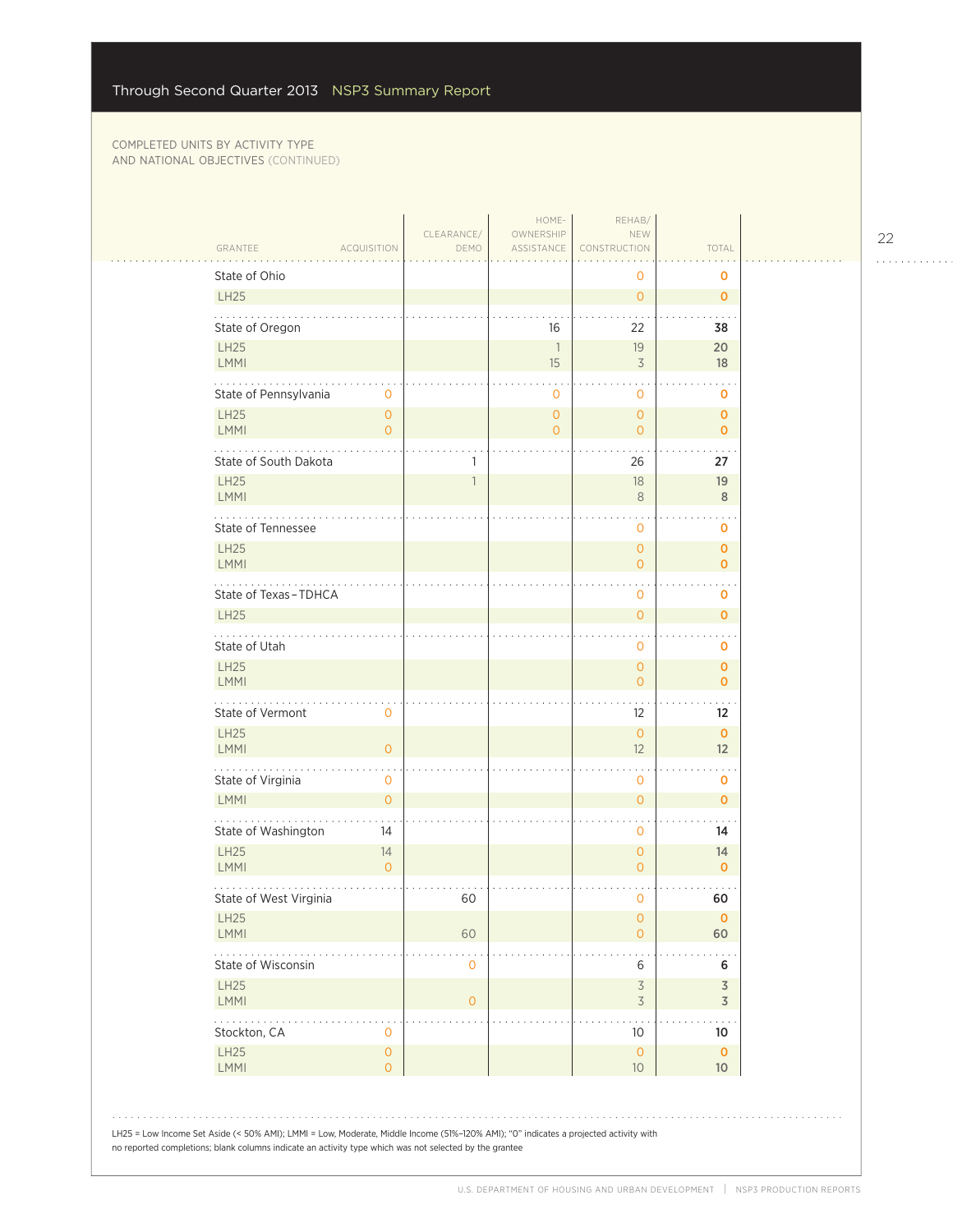| Suffolk County, NY<br>LH25<br>LMMI<br>Sunrise, FL<br>LH25<br><b>LMMI</b><br>.<br>Surprise Town, AZ<br><b>LH25</b><br>LMMI<br>Tamarac, FL<br>LH25<br>LMMI | 0<br>$\mathsf{O}\xspace$<br>$\overline{0}$<br>0<br>$\overline{0}$<br>$\overline{0}$<br>3<br>$\overline{0}$<br>3 |                | 3<br>$\overline{0}$<br>$\overline{3}$ | 0<br>$\overline{0}$<br>$\overline{O}$<br>0<br>$\mathsf{O}\xspace$<br>$\overline{O}$ | 0<br>$\mathbf 0$<br>$\mathbf{O}$<br>o<br>$\mathbf 0$<br>$\mathbf 0$<br>3                                                                                                                                                                                                   |
|----------------------------------------------------------------------------------------------------------------------------------------------------------|-----------------------------------------------------------------------------------------------------------------|----------------|---------------------------------------|-------------------------------------------------------------------------------------|----------------------------------------------------------------------------------------------------------------------------------------------------------------------------------------------------------------------------------------------------------------------------|
|                                                                                                                                                          |                                                                                                                 |                |                                       |                                                                                     |                                                                                                                                                                                                                                                                            |
|                                                                                                                                                          |                                                                                                                 |                |                                       |                                                                                     |                                                                                                                                                                                                                                                                            |
|                                                                                                                                                          |                                                                                                                 |                |                                       |                                                                                     |                                                                                                                                                                                                                                                                            |
|                                                                                                                                                          |                                                                                                                 |                |                                       |                                                                                     |                                                                                                                                                                                                                                                                            |
|                                                                                                                                                          |                                                                                                                 |                |                                       |                                                                                     |                                                                                                                                                                                                                                                                            |
|                                                                                                                                                          |                                                                                                                 |                |                                       |                                                                                     |                                                                                                                                                                                                                                                                            |
|                                                                                                                                                          |                                                                                                                 |                |                                       |                                                                                     | $\mathbf 0$<br>$\overline{3}$                                                                                                                                                                                                                                              |
|                                                                                                                                                          |                                                                                                                 |                | $\overline{2}$                        |                                                                                     | 5                                                                                                                                                                                                                                                                          |
|                                                                                                                                                          |                                                                                                                 |                | 1                                     |                                                                                     | $\mathbb{1}$<br>$\overline{4}$                                                                                                                                                                                                                                             |
| Tampa, FL                                                                                                                                                |                                                                                                                 | 0              |                                       | 25                                                                                  | 25                                                                                                                                                                                                                                                                         |
| <b>LH25</b>                                                                                                                                              |                                                                                                                 |                |                                       | 25                                                                                  | 25                                                                                                                                                                                                                                                                         |
| <b>LMMI</b>                                                                                                                                              |                                                                                                                 | $\overline{0}$ |                                       | $\mathbf 0$                                                                         | $\mathbf 0$                                                                                                                                                                                                                                                                |
| Titusville, FL                                                                                                                                           |                                                                                                                 |                |                                       | 3                                                                                   | 3                                                                                                                                                                                                                                                                          |
| LMMI                                                                                                                                                     |                                                                                                                 |                |                                       | $\overline{2}$                                                                      | $\mathbb{1}$<br>$\overline{2}$                                                                                                                                                                                                                                             |
| Toledo, OH                                                                                                                                               |                                                                                                                 | 0              |                                       | 4                                                                                   | 4                                                                                                                                                                                                                                                                          |
| LH25<br>LMMI                                                                                                                                             |                                                                                                                 | $\overline{O}$ |                                       | $\mathbf{0}$<br>$\overline{4}$                                                      | $\mathbf 0$<br>$\overline{4}$                                                                                                                                                                                                                                              |
| .<br>Trumbull County, OH                                                                                                                                 |                                                                                                                 | 0              |                                       | 4                                                                                   | 4                                                                                                                                                                                                                                                                          |
| LH25<br>LMMI                                                                                                                                             |                                                                                                                 | $\overline{0}$ |                                       | $\overline{4}$                                                                      | $\overline{4}$<br>$\mathbf 0$                                                                                                                                                                                                                                              |
| Tulare County, CA                                                                                                                                        |                                                                                                                 |                |                                       | 75                                                                                  | 75                                                                                                                                                                                                                                                                         |
| <b>LH25</b>                                                                                                                                              |                                                                                                                 |                |                                       | 75                                                                                  | 75                                                                                                                                                                                                                                                                         |
| Union County, NJ                                                                                                                                         |                                                                                                                 |                |                                       | 0                                                                                   | $\mathbf 0$                                                                                                                                                                                                                                                                |
| <b>LH25</b>                                                                                                                                              |                                                                                                                 |                |                                       | $\overline{0}$                                                                      | $\mathbf 0$                                                                                                                                                                                                                                                                |
| Vallejo, CA                                                                                                                                              |                                                                                                                 |                | 0                                     | 8                                                                                   | 8                                                                                                                                                                                                                                                                          |
| LMMI                                                                                                                                                     |                                                                                                                 |                | $\overline{O}$                        | $\sqrt{6}$<br>$\overline{2}$                                                        | $\sqrt{6}$<br>$\overline{2}$                                                                                                                                                                                                                                               |
| Victorville, CA                                                                                                                                          | 6                                                                                                               | 0              | 0                                     | 0                                                                                   | 6                                                                                                                                                                                                                                                                          |
| LH25<br>LMMI                                                                                                                                             | $\,$ 6 $\,$<br>$\mathbf 0$                                                                                      | $\overline{0}$ | $\overline{O}$<br>$\mathbf{0}$        | $\mathsf{O}\xspace$                                                                 | 6<br>0                                                                                                                                                                                                                                                                     |
| Volusia County, FL                                                                                                                                       |                                                                                                                 |                |                                       | 7                                                                                   | 7                                                                                                                                                                                                                                                                          |
| LH25<br>LMMI                                                                                                                                             |                                                                                                                 |                |                                       | $\overline{\phantom{a}}$<br>6                                                       | $\mathbf{1}$<br>6                                                                                                                                                                                                                                                          |
|                                                                                                                                                          | .<br><b>LH25</b><br>LH25                                                                                        |                |                                       |                                                                                     | $\overline{\phantom{a}}$<br>LH25 = Low Income Set Aside (< 50% AMI); LMMI = Low, Moderate, Middle Income (51%-120% AMI); "0" indicates a projected activity with<br>no reported completions; blank columns indicate an activity type which was not selected by the grantee |